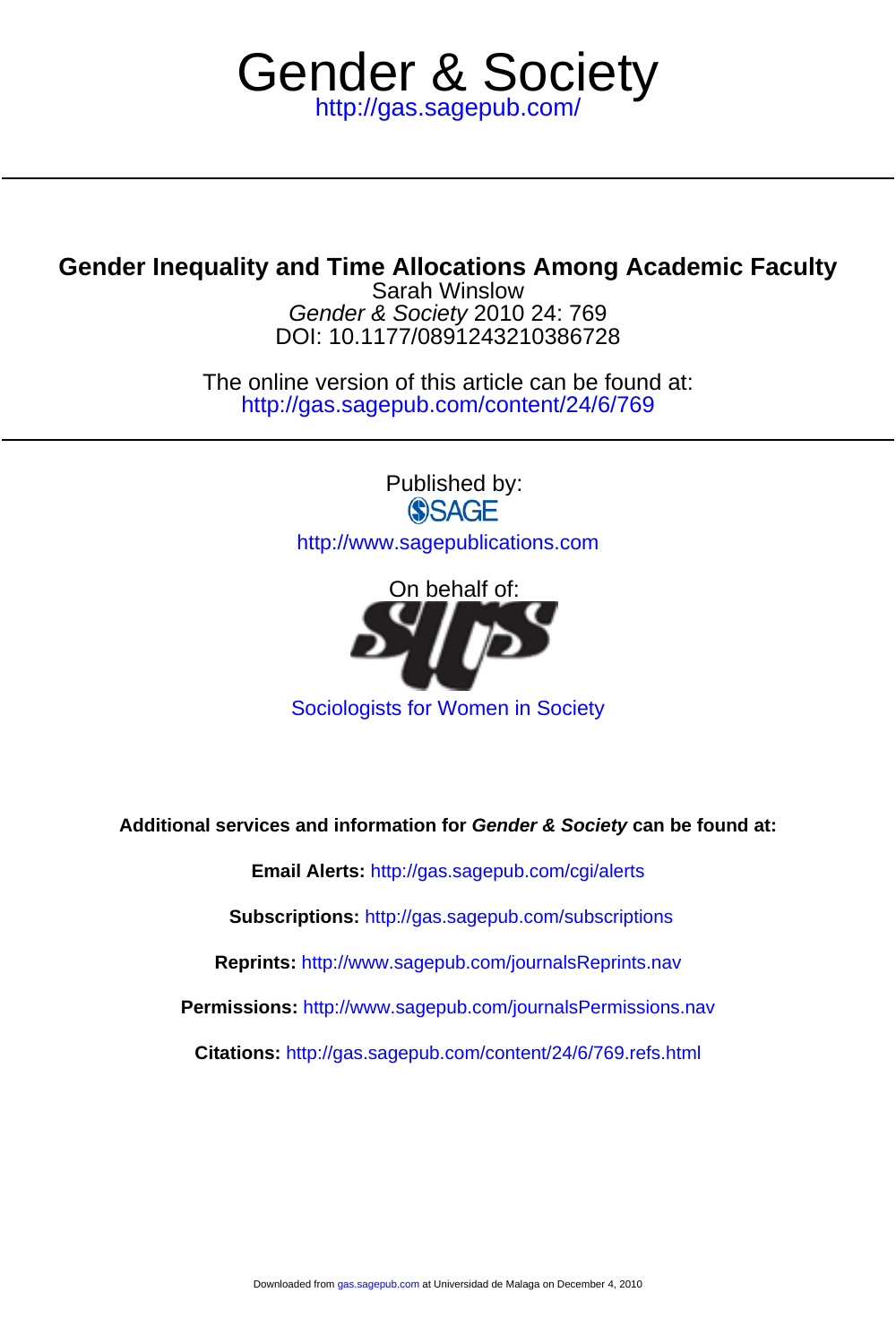# *GENDER INEQUALITY AND TIME ALLOCATIONS AMONG ACADEMIC FACULTY*

# *SARAH WINSLOW Clemson University*

*This article focuses on faculty members' allocation of time to teaching and research, conceptualizing these—and the mismatch between preferred and actual time allocations—as*  examples of gender inequality in academic employment. Utilizing data from the 1999 National *Study of Postsecondary Faculty, I find that (1) women faculty members prefer to spend a greater percentage of their time on teaching, while men prefer to spend more time on research, although these preferences are themselves constrained; (2) women faculty members spend a greater percentage of their workweek on teaching and a smaller percentage on research than men, gaps that cannot be explained by preferences or educational and institutional attributes; and (3) women faculty members have larger time allocation mismatches than men—that is, their actual time allocations to both teaching and research diverge more from their preferred time allocations than those of men. These findings shed light on how gender inequality is both produced and maintained in this aspect of academic employment and have implications for job satisfaction, productivity, and the recruitment and retention of current and future faculty members, especially women.*

*Keywords: education; organizations; work/occupations*

A Ithough much has changed since the 1991 publication of Massachusetts Institute of Technology's report on the status of women in the sciences (Massachusetts Institute of Technology 1991), more recent data indicate that gender inequality persists in the academy. While women have nearly reached parity with men in the receipt of doctoral degrees (Survey of Earned Doctorates 2007) and initial academic appointments, women faculty members achieve tenure and promotion to full professor at a slower rate than men, are

AUTHOR'S NOTE: *An earlier version of this article was presented at the 2009 annual meeting of the Southern Sociological Society in New Orleans. I am grateful to Jerry Jacobs, Dana Britton, and the anonymous Gender & Society reviewers for their insightful comments and suggestions.*

GENDER & SOCIETY, Vol. 24 No. 6, December 2010 769-793 DOI: 10.1177/0891243210386728 © 2010 by The Author(s)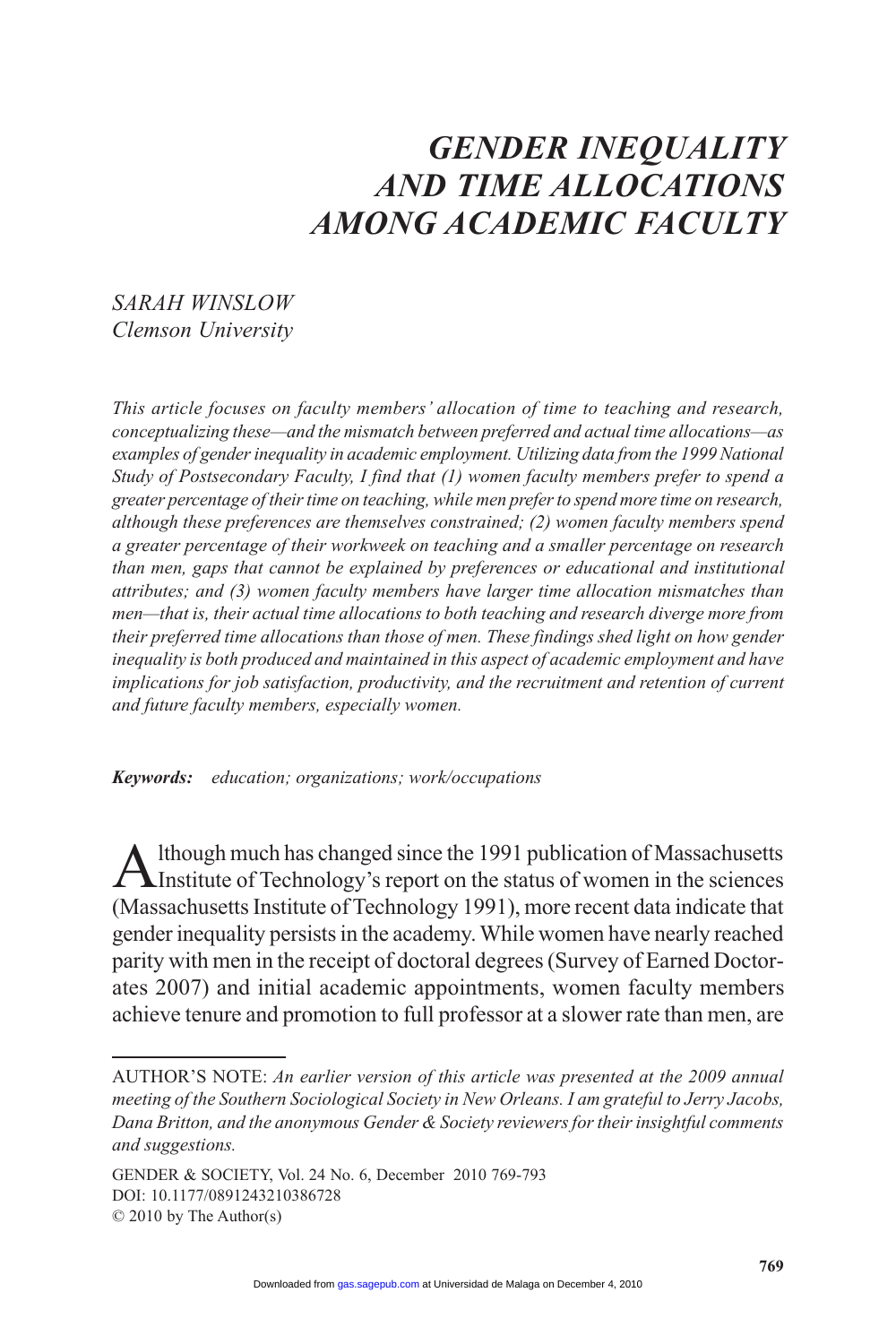underrepresented at top ranks and in administrative positions, and earn less than comparable men (Jacobs and Winslow 2004; Krefting 2003). I explore another component of the gendered nature of academic employment—faculty members' allocation of time to research and teaching and their time allocation mismatches, or the differences between actual and preferred time allocations.

While there are minimal gaps in total weekly work hours (Jacobs and Winslow 2004), women faculty members spend more time teaching than men, while men spend a larger percentage on research than women (Link, Swann, and Bozeman 2008). While some have argued that the allocation of faculty members' time is largely left up to their own discretion (Massy and Zemsky 1994), faculty members are constrained by a variety of forces institutional structures, disciplinary norms, and cultural expectations—in allocating their time as they desire. A number of studies indicate that the correspondence between actual and preferred weekly work hours is weak for workers in general (Clarkberg and Moen 2001; Jacobs and Gerson 2004; Reynolds 2003; Reynolds and Aletraris 2006). Moreover, insofar as the ability to get one's preferences met is fundamentally an indication of power, those with more status and in more powerful positions in the academy historically, men—ought to have smaller time allocation mismatches.

In this article, I apply insights from research on gender inequality in paid labor to an examination of faculty members' actual and preferred time allocations to teaching and research, conducting analyses of faculty time use that focus on how gender operates as a social structure "shaping actors' perceptions of their interests and . . . constraining choice" (Risman 2004, 432). Specifically, I add to the research literature on this topic by (1) investigating multiple explanations for differences in time allocations, (2) examining how preferences are themselves constrained, and (3) conducting the first set of analyses on time allocation mismatches among faculty and potential explanations for those mismatches.

# **GENDERED TIME ALLOCATIONS AND TIME ALLOCATION MISMATCHES: POSSIBLE EXPLANATIONS**

Employment-related behavior and outcomes—and any gender-related differences in these—have a multitude of interrelated causes, ranging from workers' preferences and traits to workplace constraints and employers' demands. A preference-based explanation would assert that gender differences in time allocation derive largely from gender-differentiated preferences.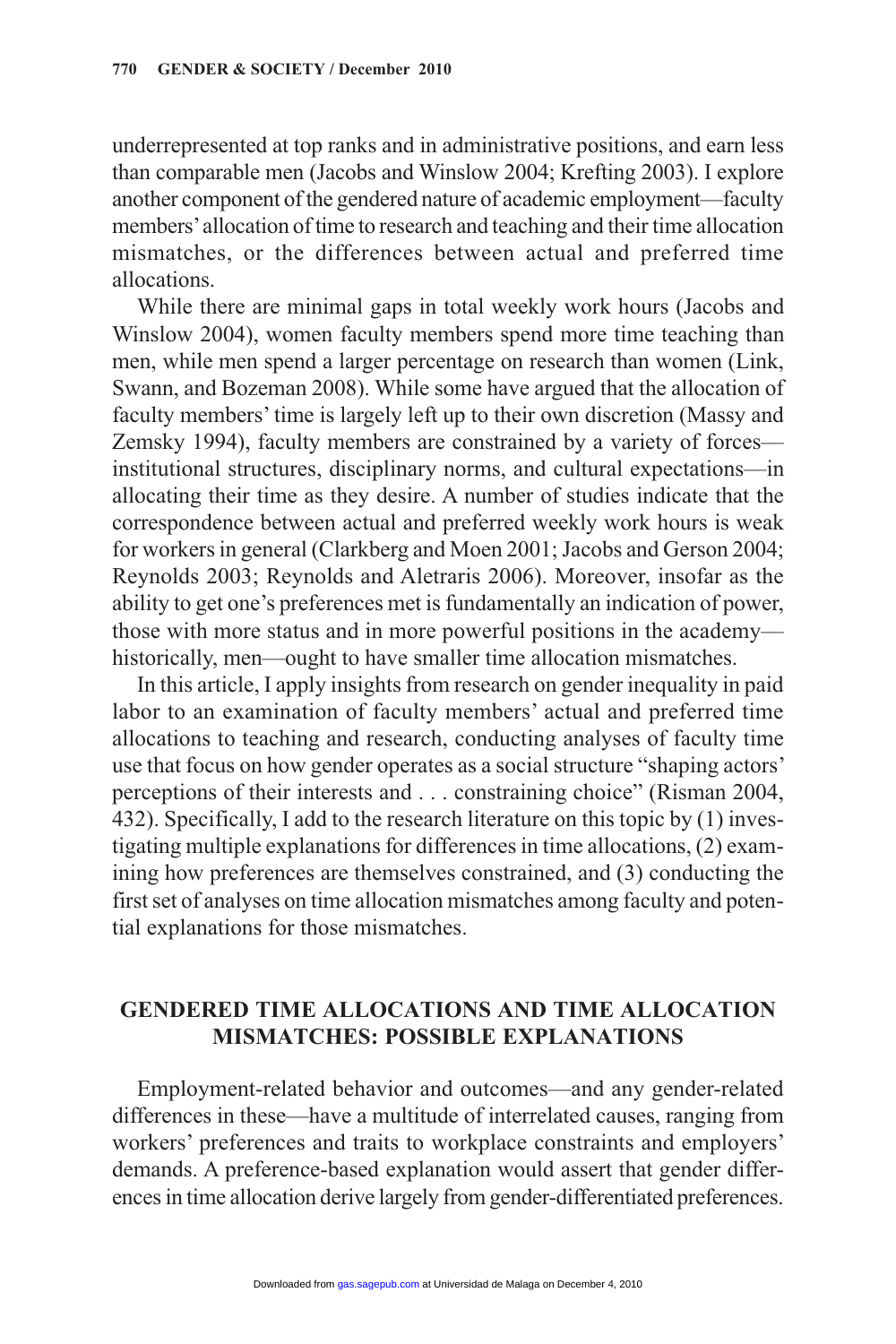Hakim's preference theory (Hakim 2002) posits that recent advances have given women "genuine choices" for the first time; any residual gender gaps in labor market experiences and outcomes are the result of gender-differentiated preferences, with institutional constraints relevant "only at the margins" (p. 430). Among university faculty, although there is evidence that women have higher motivations for teaching (Bailey 1999) and men are more heavily oriented toward research (Schuster and Finkelstein 2006), strictly preferencebased approaches, such as Hakim's theory, fail to acknowledge the extent to which men's and women's preferences, far from being solely a reflection of individual desires, are constrained by structural factors.

A number of studies indicate that cumulative employment experience and job characteristics shape an individual's employment attitudes and work time preferences (Clarkberg and Moen 2001; Kan 2007; Reynolds 2003; Reynolds and Aletraris 2007; Risman, Atkinson, and Blackwelder 1999). Several scholars argue that workplace culture and, specifically, the reward structure of a given occupation or employment context, shape preferences for work time (Clarkberg and Moen 2001; Kan 2007; Reynolds 2003; Reynolds and Aletraris 2007). This suggests that faculty members at institutions that differentially reward research over teaching may report a preference for allocating a greater percentage of their time to research than faculty members at other institutions. To the extent that women are disproportionately likely to be located at less research-intensive institutions, women's higher preferences for teaching and lower preferences for research may be the result of genderdifferentiated reactions to workplace climates and reward structures. Similarly, women may prefer to spend more time on teaching because they are more likely to be instructors and lecturers, positions for which commitment to teaching is central to occupational success.

Significant attention has been paid to the ways work–family constraints shape employment attitudes and preferences, particularly, preferences for hours worked. While it is reasonable to assume that those who experience the greatest amount of tension in negotiating work and family ought to prefer to reduce the amount of time they spend in paid labor, the evidence that marital and parental status affect work hour preferences is mixed (Reynolds and Aletraris 2006). While McRae (2003) argues that women's employment preferences are shaped by child care demands, others (Reynolds 2003; Reynolds and Aletraris 2007) find that neither family structures associated with work–family conflict (e.g., single- versus dual-earner parents) nor reported levels of work–family conflict are associated with preferences for fewer hours at work. Nonetheless, family status may affect faculty members' time allocations—and in gender-specific ways. Specifically, women faculty may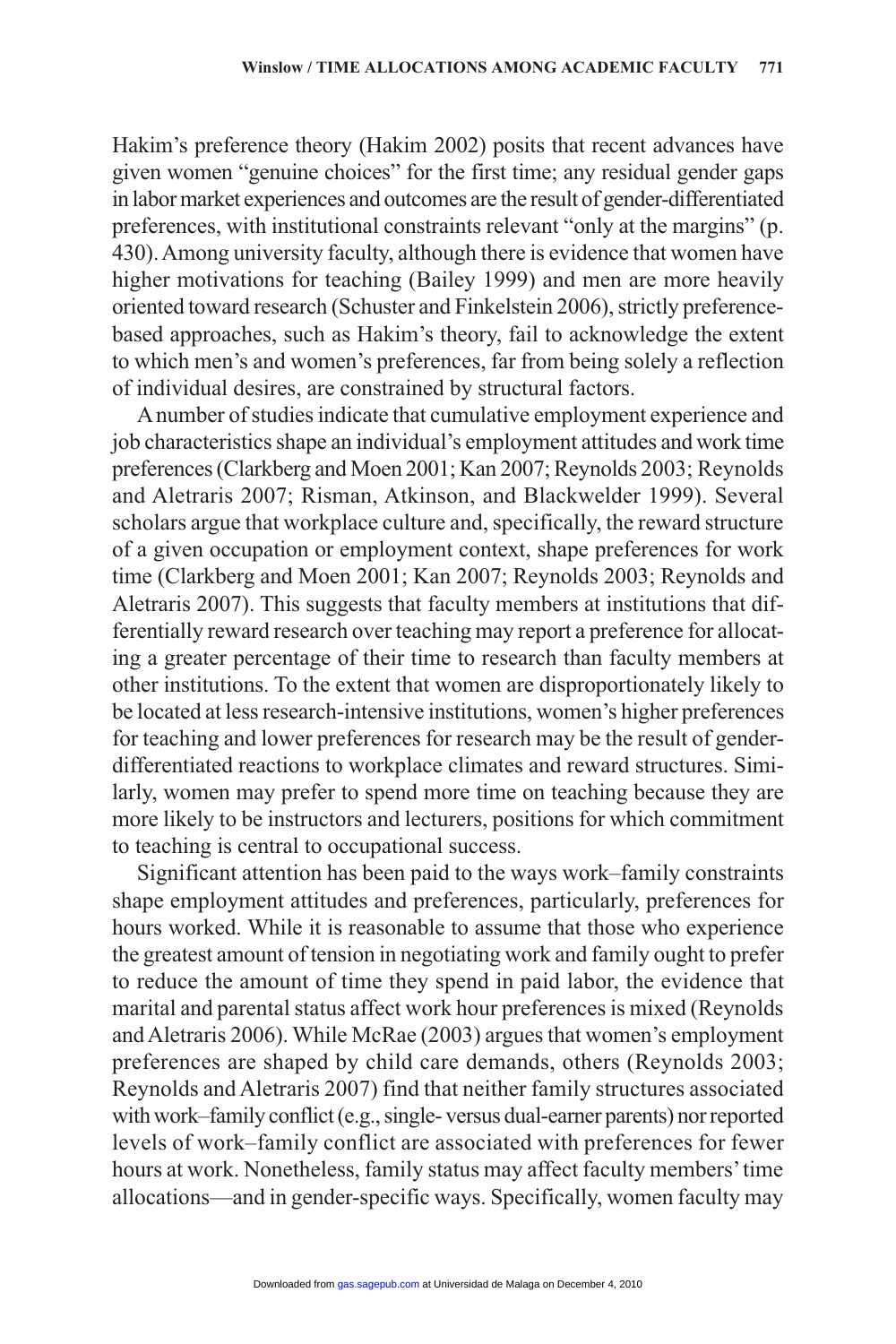prefer to spend a greater percentage of time on teaching because, unlike research commitments, teaching obligations have fixed start and end times that may more easily accommodate children's schedules.

The contours of academic careers, including the use of one's time, are further shaped by educational credentials and occupational positions namely, degree level, degree field, and academic rank. Women, on average, have credentials and positions associated with greater teaching obligations they are less likely to have doctorate degrees (Schuster and Finkelstein 2006); are overrepresented in education, health fields, and the humanities (National Center for Education Statistics 2009); and are overrepresented in the teachingoriented ranks of instructor and lecturer and underrepresented among full professors (Schuster and Finkelstein 2006). Moreover, one's educational credentials and position in the academic hierarchy are also sources of status and power. This suggests that men faculty members, who are more likely to have PhDs and be full professors, ought to have smaller time allocation mismatches than women, who, with less status and power, are less able to get their preferences met.

Perhaps the most immediate constraint on time allocations, particularly teaching, are the demands placed on any given faculty member in the form of course and student loads. Those who teach more classes and/or students likely spend more time on teaching and, given evidence indicating that time spent on teaching takes away from time spent on research (Fox 1992), less time on research. This likely contributes to differences in faculty members' time allocations. Women often have heavier student loads (Hart and Cress 2008) and mentoring and advising responsibilities (Bird, Litt, and Yong 2004). Moreover, there is evidence that students expect a more intensive, time-consuming teaching approach from women faculty members (Sprague and Massoni 2005).

Institutions of higher education may also be compelled to encourage time allocation patterns that reflect their institutional missions (Link, Swann, and Bozeman 2008), thus creating another structural constraint on faculty time allocations. Teaching time is greatest—and increasing most rapidly—at liberal arts institutions, while the emphasis on research is greatest at research universities (Milem, Berger, and Dey 2000). To the extent that women are disproportionately located at teaching-intensive institutions and men at research institutions, institutional location may explain at least a portion of the gap in time allocation. Similarly, faculty members may be compelled to allocate their time in accordance with their perception of the relative importance of teaching and research at their institution over and above the effects of institution type. Previous research indicates that individuals'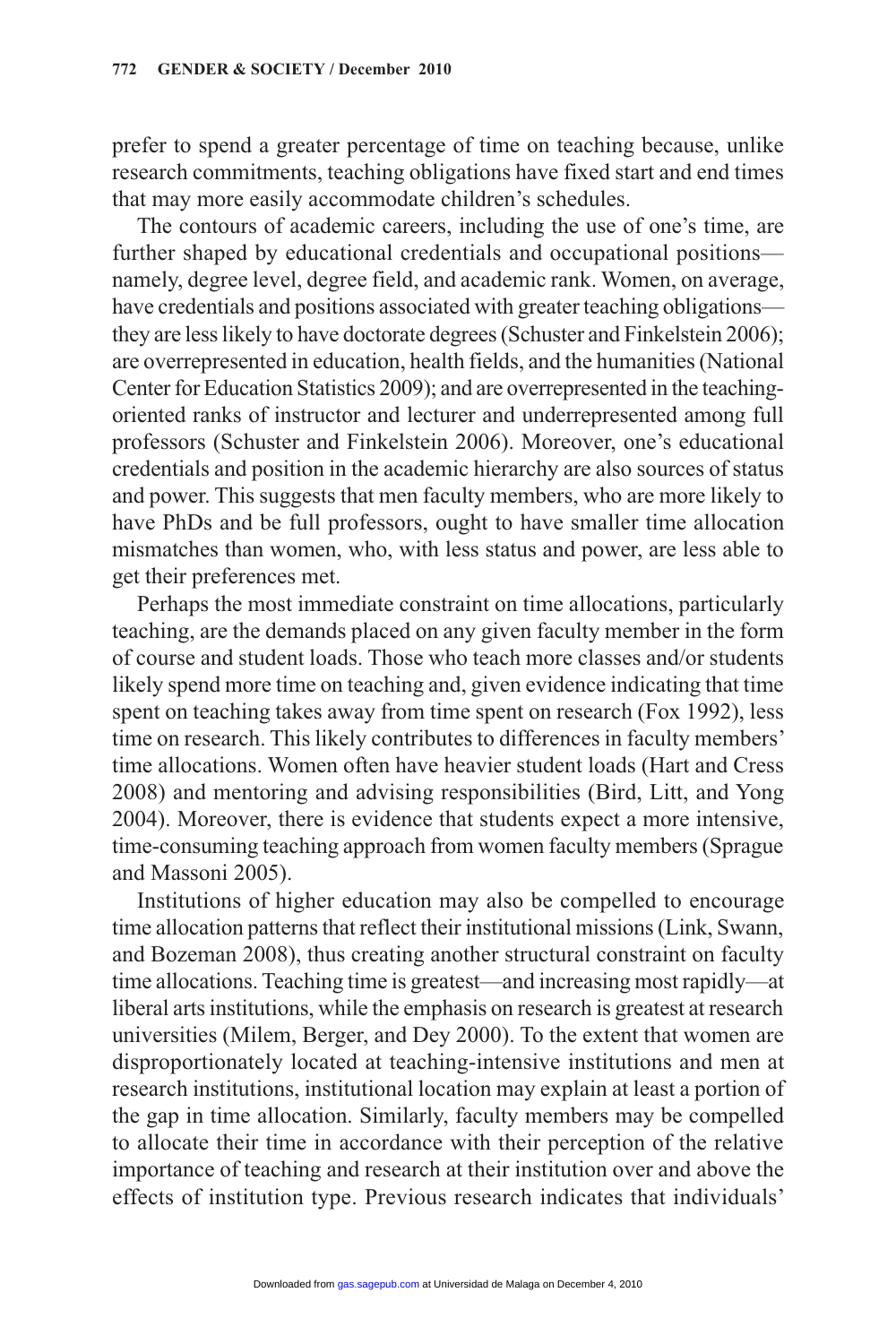allocation of time to work is substantially shaped by the reward structure of employment (Reynolds 2003). If women are less likely to be at institutions that value research over teaching, they would be expected to spend a smaller percentage of time on research and a larger percentage of time on teaching. In this way, gender gaps in time allocation may be partly explained by gender gaps in institutional reward structures. Moreover, if research is valued over teaching, institutions may privilege those who spend a larger percentage of their time on that activity. To the extent that allocating one's time as one desires is a manifestation of that privilege, the reward structure of an institution may contribute to any gender gaps in time allocation mismatches.

An additional aspect of workplace culture important for understanding gender differences in time allocation and time allocation mismatches is the treatment of women faculty members number of studies demonstrate that women faculty feel less included, respected, valued as researchers, and likely to be taken seriously than men (Cress and Hart 2009; Fox 2001, 2010). Cress and Hart (2009) found that just more than half (57 percent) of women feel that gender equity exists on their campus; this contrasts sharply with the 90 percent of men who feel similarly. Hart and Cress (2008) further demonstrate how a seemingly unfair allocation of teaching responsibilities affects time expenditures, arguing that men are more likely to teach "vanity courses with small enrollments" (p. 182), leaving women disproportionately responsible for large, core courses. Thus, women and men faculty members may spend different amounts of time on teaching and research because resources, opportunities, and expectations are unfairly distributed. Moreover, women may experience greater time mismatches because of discriminatory actions whether they be subtle or direct—that leave them less able to align their actual and preferred time allocations.

Finally, just as child care and scheduling concerns may shape women's time allocation preferences, so too might they affect women's actual time allocations. A large body of research indicates that parenthood differentially affects men's and women's employment experiences, including time spent in paid labor (Kaufman and Uhlenberg 2000). At the same time, scholars have argued that faculty members allocate their discretionary time to research (Massy and Zemsky 1994). To the extent that women with children have less discretionary time than men and childless women, they likely allocate a smaller percentage of their workweek to research. Marital and parental status may affect men's time allocations less insofar as men are less likely to be responsible for family care needs.

Assumptions about gender and family obligations are also embedded in the structure of organizations (Acker 1990). A number of scholars have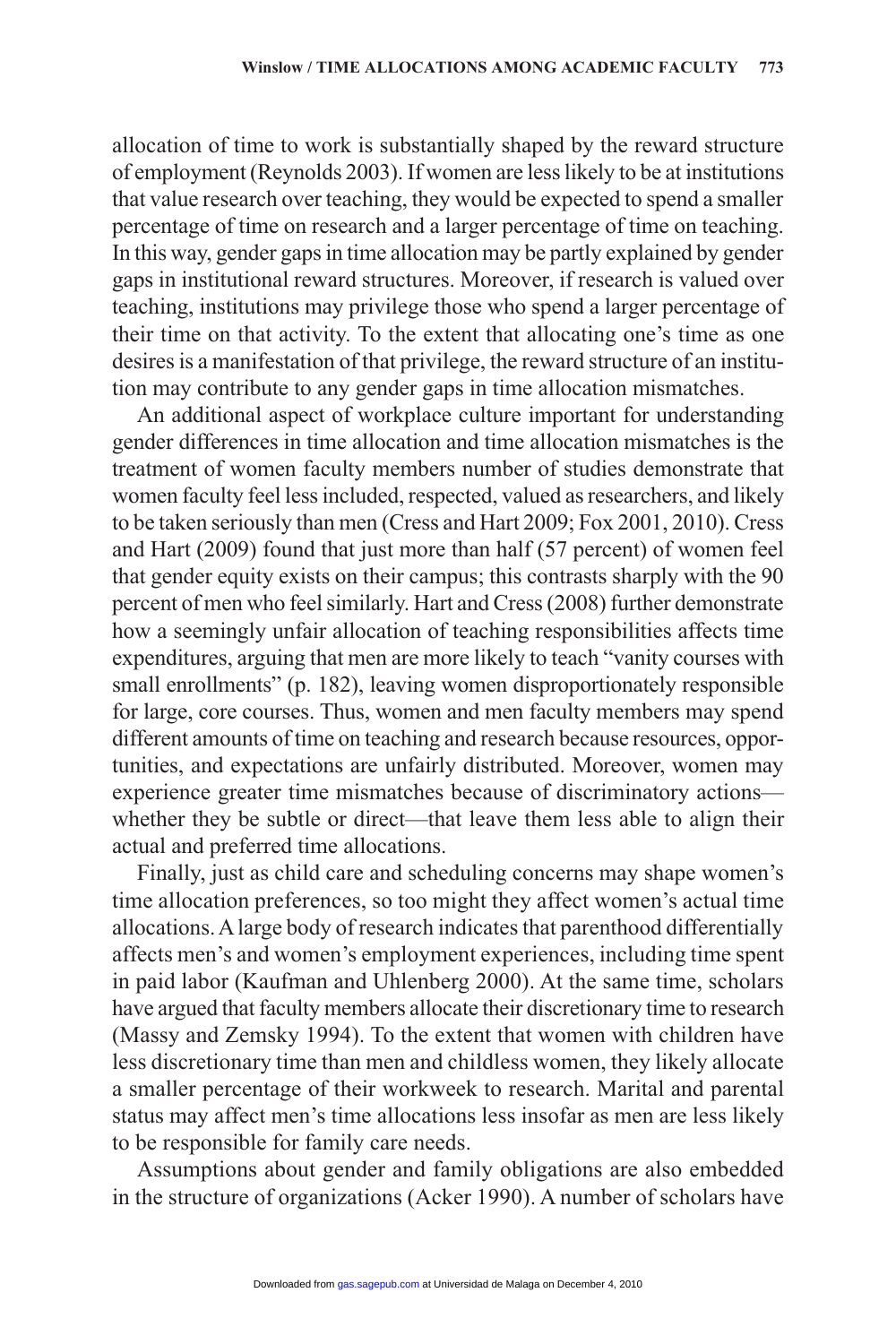argued that the scheduling of work and structure of workplaces are built around a model of an "ideal worker" who is relatively unencumbered by responsibilities outside of paid labor, best represented by a man with a wife at home to manage family responsibilities (Williams 2000). There is substantial evidence to suggest that academia is built on a male worker norm. The likelihood of successfully marching through the lockstep life course of a traditional academic career is much greater for those not encumbered by family demands (Mason and Goulden 2002), and women faculty members report being looked down upon as less qualified or committed academics because they have families (Cress and Hart 2009). Applied to time allocation, the institutionalization of the male worker norm suggests that those who fit such an ideal ought to be more likely to get their time allocation preferences met. Women's lower likelihood of fitting this mold could to be a factor in any greater time allocation mismatches they experience.

#### **METHOD**

#### **The Data**

The data were drawn from the 1999 National Study of Postsecondary Faculty (NSOPF), a nationally representative survey of college and university faculty administered by the National Center for Education Statistics (NCES) of the U.S. Department of Education. The NSOPF is a multiwave, crosssectional survey that has been administered four times to date: during the 1987–88, 1992–93, 1998–99, and 2003–4 academic years. The analyses presented here utilize the 1999 wave because it is the most recent wave with complete data on actual and preferred time allocations. For the present analysis, I restricted the sample to full-time faculty members not on sabbatical during the fall 2008 semester; all employment-related information refers to this semester. This resulted in a sample size of 12,510.<sup>1</sup>

#### **Measures2**

*Actual time allocations*. The analyses focus on teaching and research because (1) they are the two largest components of the faculty workweek and (2) additional analyses indicate no systematic differences between men and women in time allocations to the other NSOPF-measured components of the faculty workweek (professional growth, administration, service, and consulting). $3$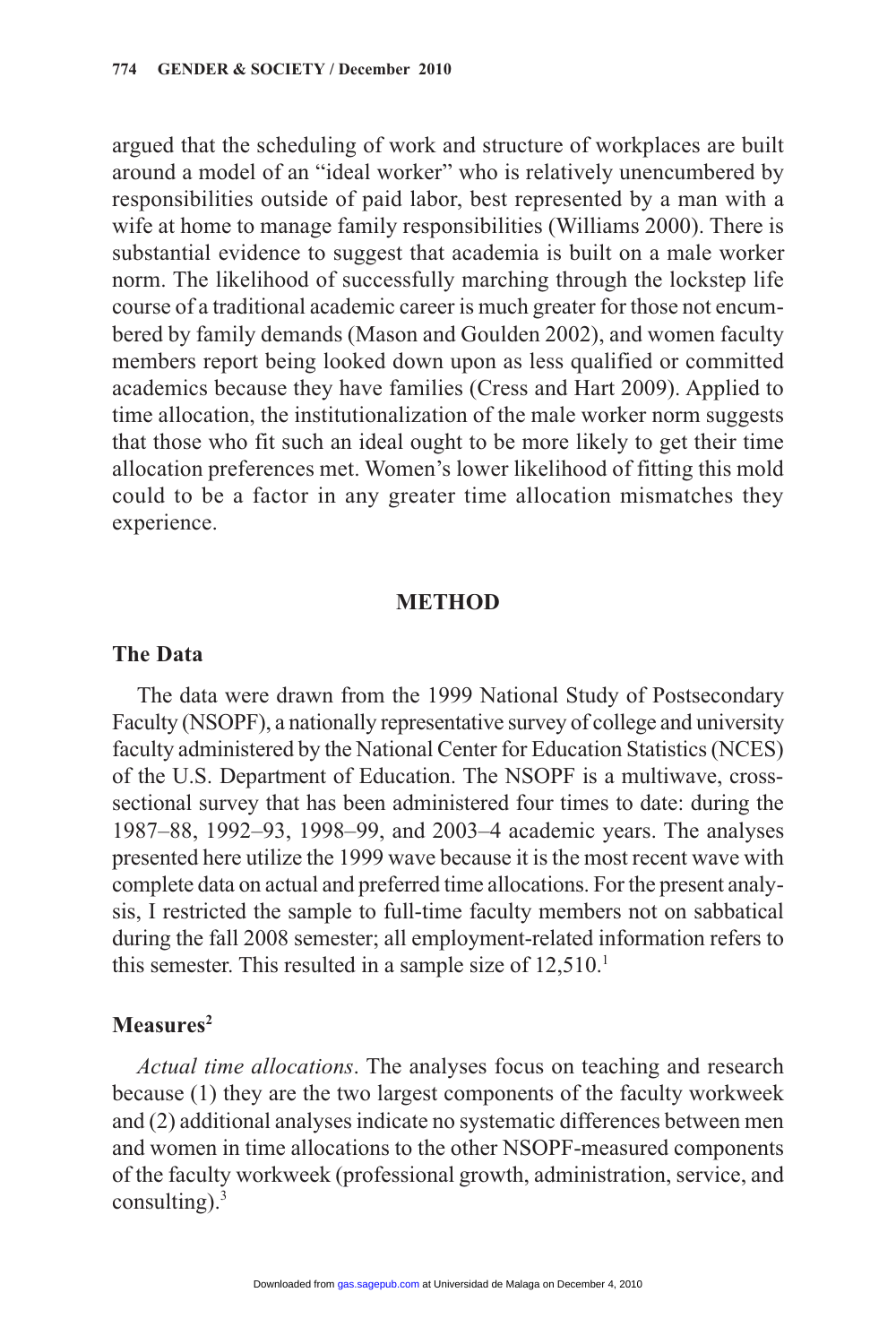- *Percentage of time spent on teaching*: The NSOPF instructs respondents to report the percentage of their workweek they spend in the classroom, preparing for class, and advising and mentoring undergraduate and graduate students.
- *Percentage of time spent on research*: The NSOPF defines research as preparing articles or books, attending or preparing for conferences or speeches, performing or exhibiting fine or applied arts, seeking funding, and reviewing proposals.

*Time allocation preferences*. To measure time allocation preferences, I use faculty members' direct reports of the percentage of their workweeks they would prefer to allocate to instructional activities and research (defined above).

*Time allocation mismatches*. These measures—one each for teaching and research—reflect the mismatch between respondents' actual and preferred time allocations, created by subtracting actual from preferred time allocations. A positive mismatch indicates that a faculty member would prefer to spend more time on that activity than he or she currently does; a negative mismatch indicates that a faculty member would prefer to spend less time on that activity.<sup>4</sup>

*Sex*. Respondents were asked to indicate whether they were male or female. This is a dummy variable with female coded 1 and male coded 0. In my discussion of the results, I use the terms *sex*, *male*, and *female* since they reflect responses to this survey measure. In the conclusion, I use the term *gender* when arguing that distinctions between male and female respondents reflect the operation of gender at the individual, interactional, and institutional levels.

# *Controls.*

- *Highest degree*: This is a dummy variable coded 1 if the respondents' highest degree is the highest terminal degree in his or her field (PhD, MD, JD, etc.) and 0 otherwise.
- *Rank*: Respondents are classified as being a (1) full professor, (2) associate professor, (3) assistant professor, (4) instructor or lecturer, or (5) another rank or at an institution with no ranking system.
- *Discipline*: Respondents are classified as having one of the following primary disciplines: humanities (reference), biological sciences, physical sciences, medicine, nursing, other health fields, architecture/engineering, business, computer science/math, social science, education, vocational fields, and other fields (see Jacobs and Winslow 2004).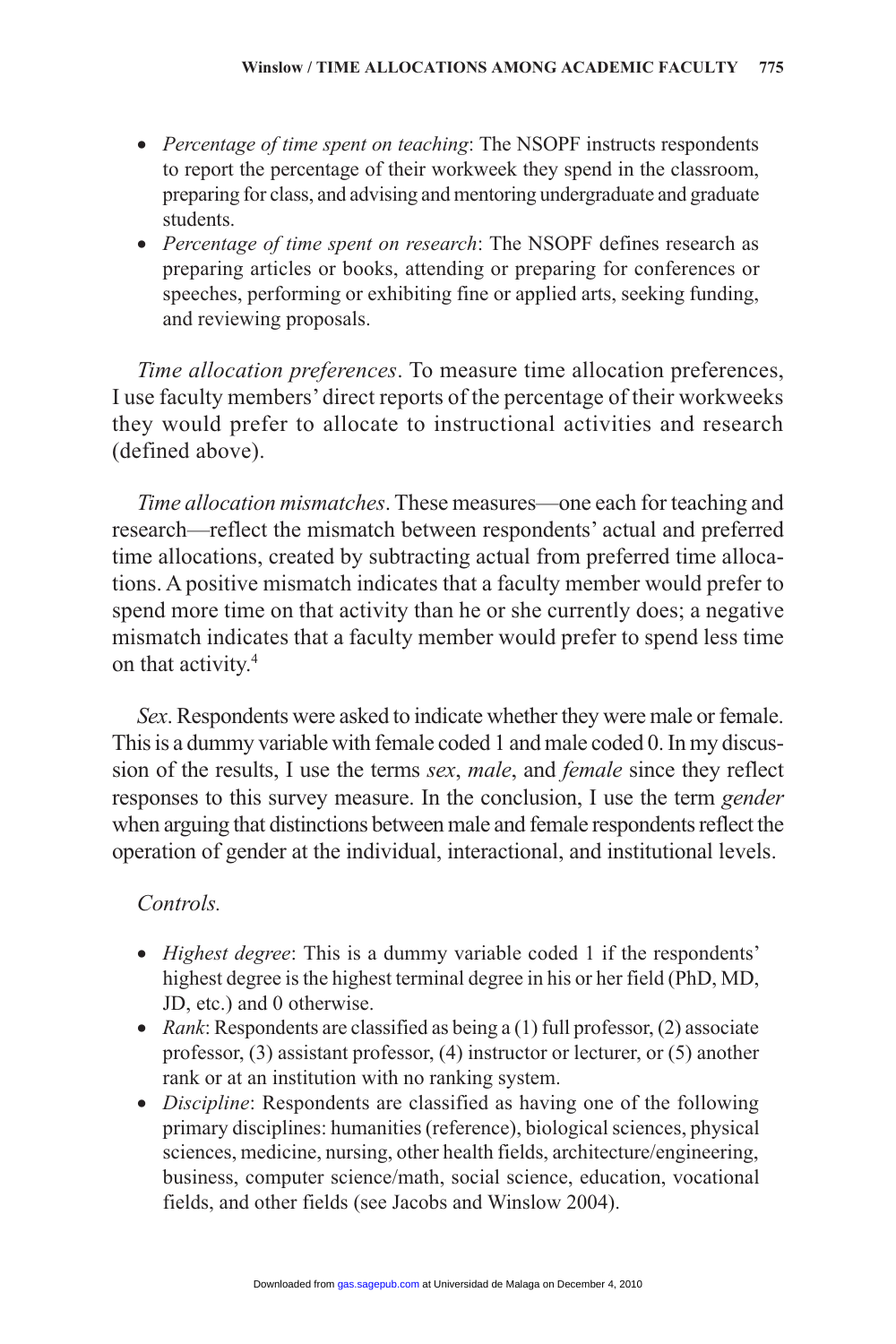- *Institution type*: Respondents are classified as being at one of the following types of institutions (Carnegie classification; categories with two tiers combined): research, doctoral, comprehensive, liberal arts, two year, or other (theological seminaries, medical and other health profession schools, business schools, schools of engineering and technology, and law schools).
- *Value of research over teaching at institution*: This is a dummy variable coded 1 for agreement (agree or strongly agree) and 0 for disagreement (disagree or strongly disagree) with the statement, "At this institution, research is rewarded more than teaching" (NCES 1999, 25).
- *Number of classes:* This measure reflects the total number of classes the respondent taught in fall 1998 (individualized instruction and labs excluded).
- *Average class size:* This is a NSOPF-created variable measuring the average number of students in each of a respondent's classes.
- *Number of students receiving individual instruction:* This is the number of students in independent studies or other one-on-one instruction situations.
- *Number of student committees:* This is a measure of the number of undergraduate and graduate thesis, dissertation, or exam committees on which the respondent served during fall 1998.
- *Discrimination:* While the NSOPF does not contain a direct measure of personally experienced discrimination, it does contain a measure of perceptions of the treatment of women at one's institution. This is included as a dichotomous measure coded 1 for disagreement (disagree or strongly disagree) and 0 for agreement (agree or strongly agree) with the statement, "Female faculty members are treated fairly at this institution" (NCES 1999, 25).
- *Family status:* The NSOPF asks directly about marital status but not parental status. However, the survey does ask respondents to indicate how many dependents they have (a dependent is defined as someone who gets at least half of his or her financial support from the respondent). I utilize a created variable in which respondents are categorized as being (1) married with dependents, (2) married without dependents, (3) single without dependents, or (4) single with dependents. Given literature suggesting that the ideal worker is exemplified by a married person with someone at home managing family responsibilities, those who are married with dependents are utilized as the reference group in the analyses.

# **Analysis Plan**

The analyses are presented as a series of regression models predicting (1) preferred time allocations, (2) actual time allocations, and (3) time allocation mismatches (see Reynolds and Aletraris 2007). The first set of models allows for an examination of how preferences are constrained, possibly in gender-specific ways. The second set considers a series of possible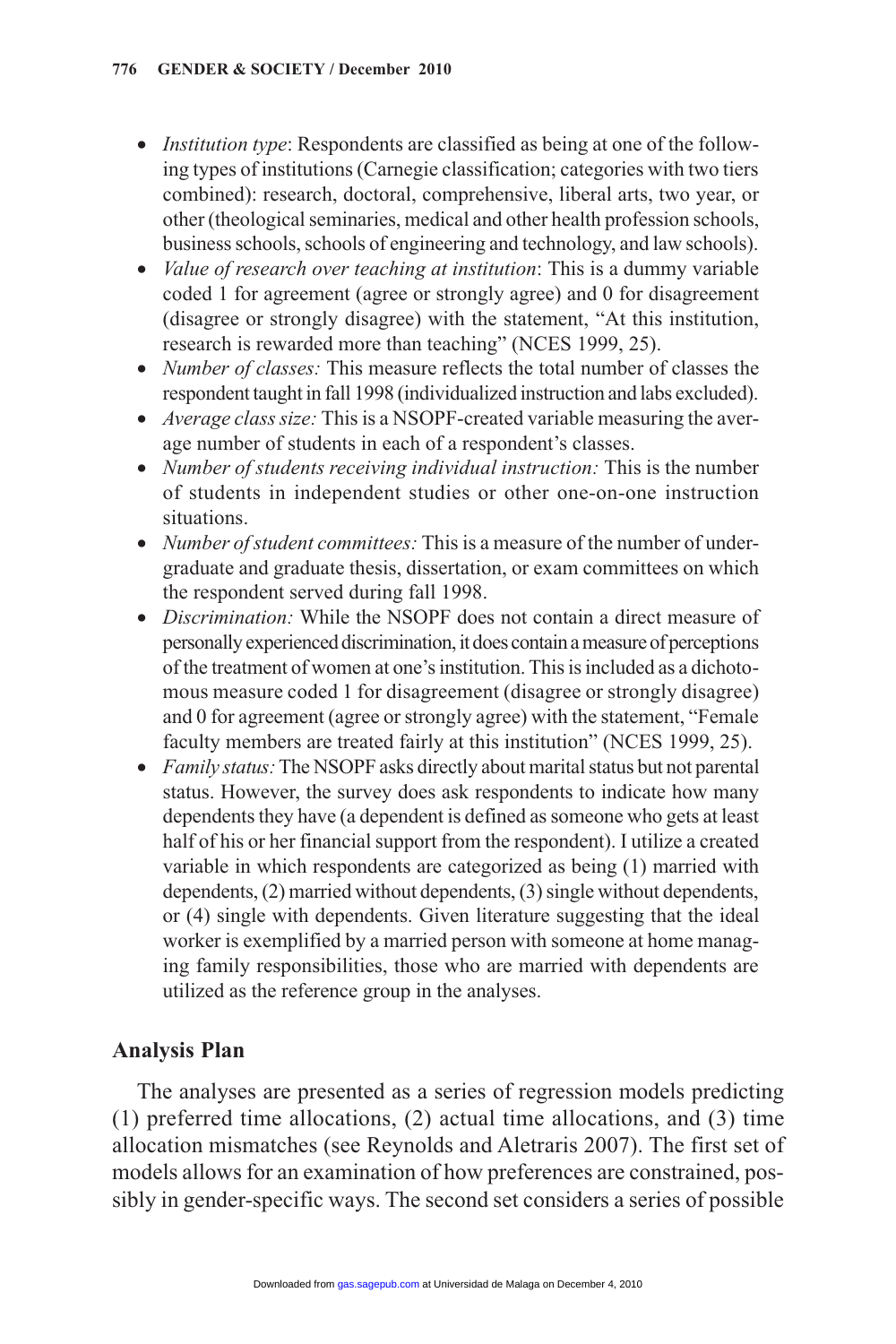explanations for faculty members' actual time allocations and differences in time allocations. The third set of models, examining mismatches, is presented alongside parallel analyses of actual and preferred time allocations, allowing one to determine whether a given factor affects the gap between preferred and actual time allocations because it affects preferred time allocations, actual time allocations, or both (see Reynolds and Aletraris 2007 for an extended discussion of this methodological approach). In discussing the results, I focus on differences between men and women and the ability of other measures in the models to explain these gaps, highlighting the relationship between other measures and the dependent variable as warranted. In addition, I present pooled analyses using sex of the respondent as a covariate. Where relevant, I discuss the results of analyses (not presented) separated by sex. All regression analyses are adjusted for potential clustering, given that the 12,510 respondents are located at 813 institutions.

#### **RESULTS**

Table 1 focuses on faculty members' preferred percentage time allocations. As will be the case in all tables, panel A presents the results for teaching while panel B presents the results for research. The first model indicates that females faculty members prefer to spend approximately two-and-one-half percent of their workweek more on teaching than males. Descriptive analyses indicate that female faculty members would prefer to spend 52 percent of their workweek on teaching, while male faculty members would prefer to spend just more than 48.6 percent of their workweek on teaching.<sup>5</sup> The gap in teaching time preferences is rendered nonsignificant in the second model with the inclusion of controls. Stepwise inclusion of the other covariates (not shown) indicates that this is driven by female faculty members' lower likelihood of having a doctorate degree. Those with a doctorate, a category in which female faculty are underrepresented, have lower teaching time preferences than do those without a doctorate degree.

The effects of other covariates on the sex gap in teaching preferences essentially offset one another. Women are more likely to be instructors and lecturers and to be at institutions other than research institutions, both of which, as predicted, are associated with greater teaching preferences. Contrary to the expectation that child care demands may raise preferences for teaching among those (particularly, female faculty) with children those without dependents, whether single or married, prefer to spend a greater percentage of their time on teaching than those who are married with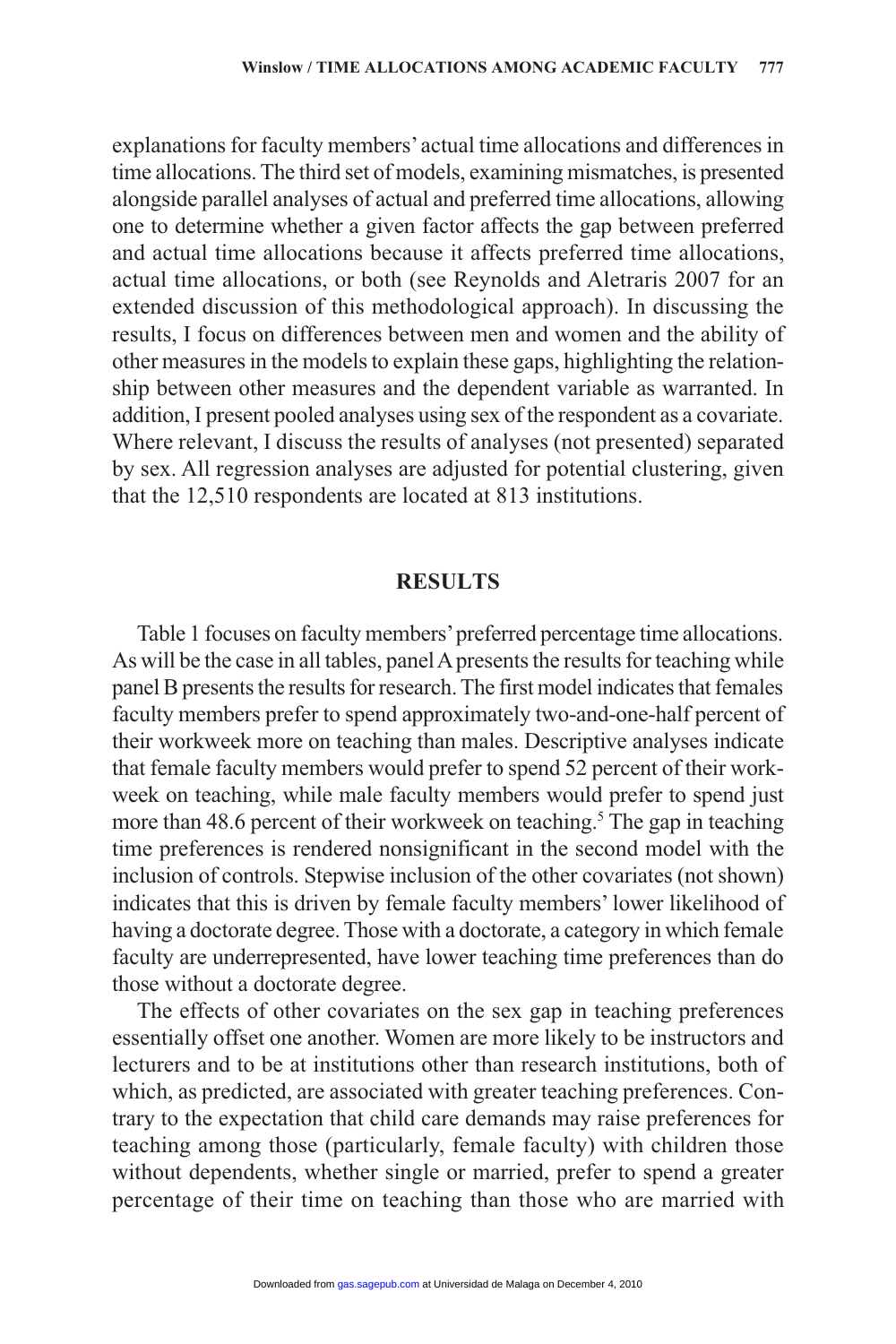|                               |          | Panel A: Teaching |             | Panel B: Research |
|-------------------------------|----------|-------------------|-------------|-------------------|
| Variable                      | Model 1  | Model 2           | Model 1     | Model 2           |
| Female                        | 2.6164** | 0.1682            | $-5.3231**$ | $-0.9144*$        |
| Highest degree                |          | $-2.9366**$       |             | 10.2840**         |
| Rank                          |          |                   |             |                   |
| Full                          |          |                   |             |                   |
| Associate                     |          | 0.9789            |             | 0.2151            |
| Assistant                     |          | 0.6855            |             | 3.4239**          |
| Instructor/lecturer           |          | 4.4619**          |             | $-2.3308**$       |
| Other rank/No ranking system  |          | $-8.9771**$       |             | 0.6958            |
| Field                         |          |                   |             |                   |
| <b>Humanities</b>             |          |                   |             |                   |
| <b>Biological sciences</b>    |          | $-2.3279*$        |             | 9.2278**          |
| Physical sciences             |          | $2.5225*$         |             | 1.1850            |
| Medicine                      |          | $-11.1122**$      |             | $-8.6163**$       |
| Nursing                       |          | 2.5280*           |             | $-4.5395**$       |
| Other health fields           |          | $-4.5759**$       |             | $-2.9415**$       |
| Architecture/Engineering      |          | 2.8364**          |             | 1.6857            |
| <b>Business</b>               |          | 2.2931*           |             | -2.4865**         |
| Computer science/Math         |          | 5.1208**          |             | $-1.8334**$       |
| Social science                |          | $-1.2188$         |             | $-0.5823$         |
| Education                     |          | 0.9002            |             | $-5.2087**$       |
| <b>Vocational fields</b>      |          | 3.1189            |             | $-2.3207*$        |
| Other                         |          | $-2.7238**$       |             | $-2.9108**$       |
| Institution type              |          |                   |             |                   |
| Research                      |          |                   |             |                   |
| Doctoral                      |          | $6.7111**$        |             | $-7.1583**$       |
| Comprehensive                 |          | 12.3944**         |             | $-13.8566**$      |
| Liberal arts                  |          | 16.7755**         |             | $-15.9977**$      |
| Two year                      |          | 21.4674**         |             | $-9.4673**$       |
| Other                         |          | 3.3804*           |             | $-8.2736**$       |
| Research valued over teaching |          | $-0.2682$         |             | 1.0080            |
| Teaching commitments          |          |                   |             |                   |
| No. of classes                |          | 1.2583**          |             |                   |
| Average class size            |          | $0.1502**$        |             |                   |
| No. independent students      |          | $0.0456**$        |             |                   |
| No. of student committees     |          | $0.2237**$        |             |                   |
| Women treated unfairly        |          | $-1.1512*$        |             | 0.1236            |
| Family status                 |          |                   |             |                   |
| Married with dependents       |          |                   |             |                   |
| Married without dependents    |          | 2.3890**          |             | $-0.8433*$        |
| Single without dependents     |          | 1.1583*           |             | $-0.1098$         |
| Single with dependents        |          | 0.5356            |             | $-0.1992$         |

#### **TABLE 1: Ordinary Least Squares Regression of Preferred Percentage Time Allocations to Teaching and Research**

SOURCE: 1999 National Study of Postsecondary Faculty (National Center for Education Statistics 1999). \**p* < .05. \*\**p* < .01.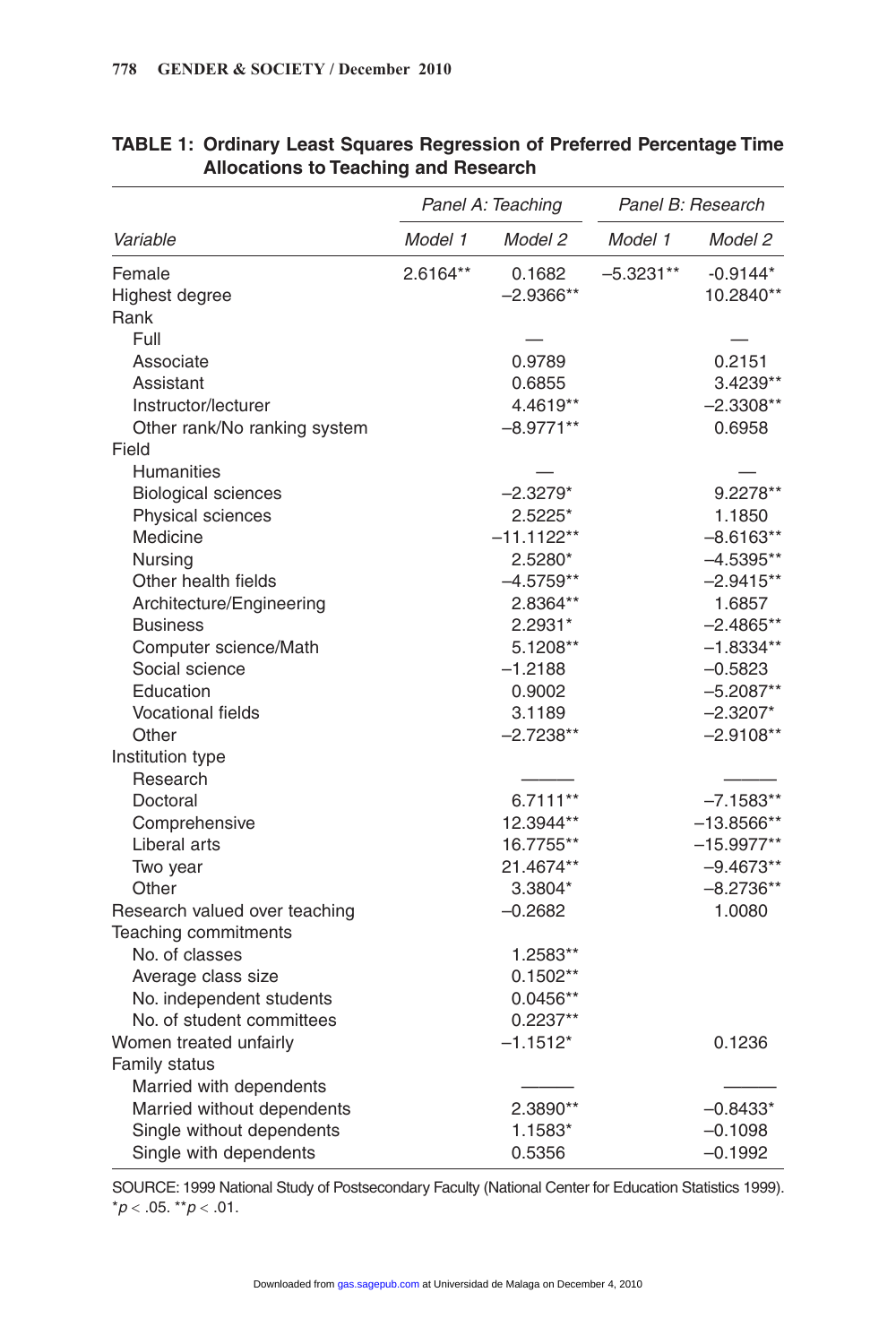dependents. Female faculty members are more likely than male faculty members not to have dependents. At the same time, female faculty are more likely to perceive that their institutions value research over teaching and/ or treat women unfairly, both of which are associated with lower teaching preferences. Additional analyses indicate that the treatment of women at one's institution interacts with sex such that female—but not male—respondents have lower preferences for teaching when they are at institutions they perceive as treating women unfairly.

The first model of panel B indicates that women prefer to spend just more than five percent less of their workweek on research than do men; specifically, male faculty members prefer to allocate just less than one-quarter of their workweek to research, while female faculty members prefer to spend just less than one-fifth of their workweek engaged in research. Controlling for all other measures in the second model, the sex gap is reduced to less than one percent. Stepwise models not presented indicate that a substantial portion of the sex gap in research time preferences can be explained by female faculty members' lower likelihood of having a doctorate degree (insofar as those with doctorate degrees prefer to spend a greater percentage of their workweek on research than do those without doctorates). Rank explains little of the sex gap in research time preferences because female faculty members are more likely than male faculty members to be both assistant professors and instructors or lecturers; the former is associated with greater research preferences, while the latter is associated with a smaller preferred percentage time allocation to research. Institutional context also plays a role—female faculty are less likely to be located at research institutions or at institutions that value research over teaching, both of which are associated greater preferences for research.

Table 2 shifts the focus to actual time allocations to teaching (panel A) and research (panel B). The first model of panel A indicates that female faculty members spend about four percent more of their workweek on teaching than male faculty; while female faculty members spend approximately 56 percent of their workweek (or approximately 29 hours per week) on teaching, male faculty members spend less than 52 percent of their workweek on instructional activities (or just less than 28 hours per week). The second model of panel A includes a control for respondents' preferred percentage of teaching time, which is positively associated with actual teaching time. Differences in preferences—which, recall from Table 1, are themselves constrained—account for approximately 50 percent of the sex gap in time allocated to teaching. Yet given equal preferences, female faculty allocate approximately two percent more of their workweek to teaching than male faculty.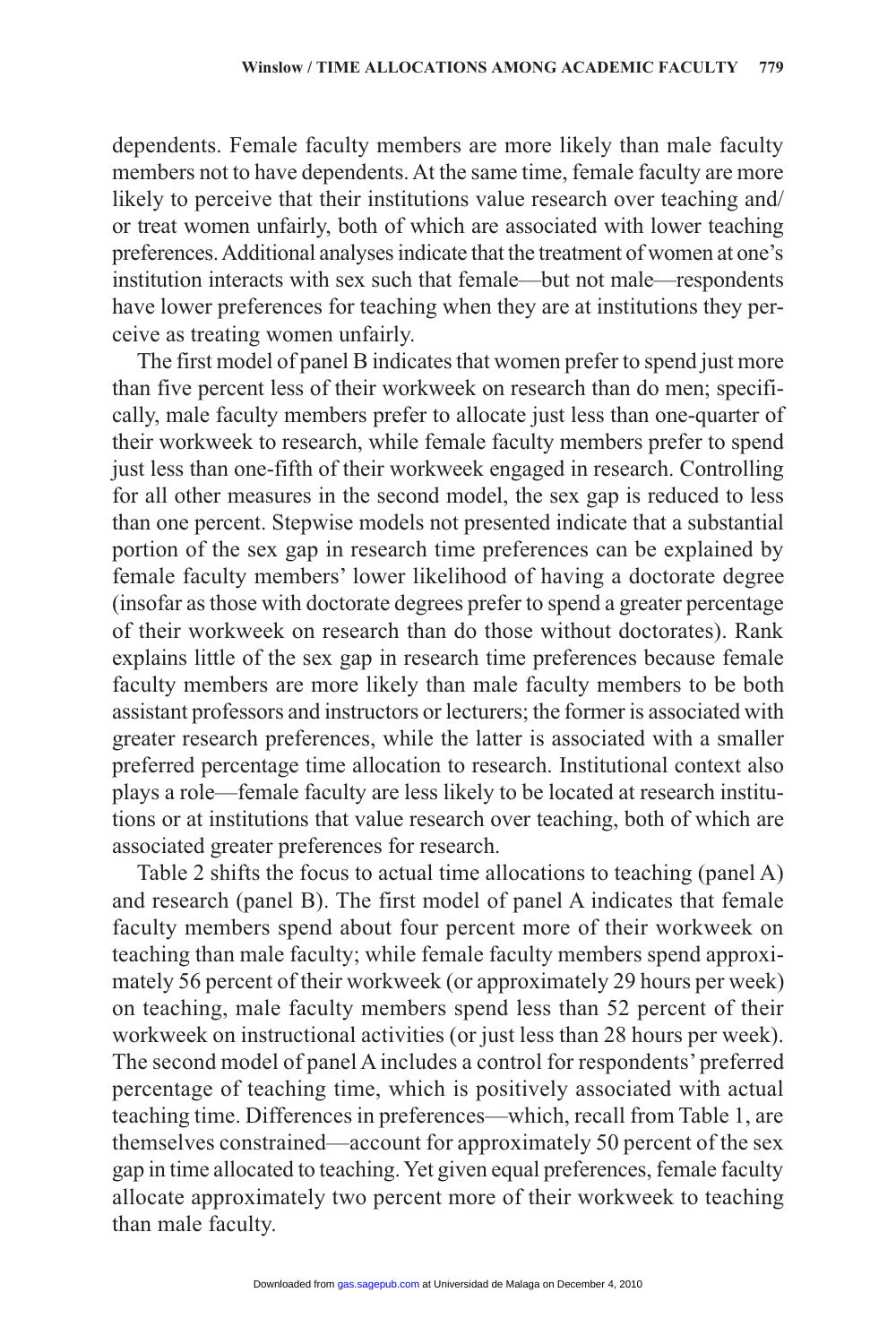| <b>THAT'S CONTROLLING TO THE STATE OF THE STATE OF STATES IN THE STATE IS A STATE OF THE STATE OF A STATE OF THE STATE OF THE STATE OF THE STATE OF THE STATE OF THE STATE OF THE STATE OF THE STATE OF THE STATE OF THE STATE O</b> |             |                   |                          |             |                   |                          |
|--------------------------------------------------------------------------------------------------------------------------------------------------------------------------------------------------------------------------------------|-------------|-------------------|--------------------------|-------------|-------------------|--------------------------|
|                                                                                                                                                                                                                                      |             | Panel A: Teaching |                          |             | Panel B: Research |                          |
| Variable                                                                                                                                                                                                                             | Model 1     | Model 2           | Model 3                  | Model 1     | Model 2           | Model 3                  |
| Female                                                                                                                                                                                                                               | $4.4215***$ | $2.0850***$       | $1.7642***$              | $-5.4248**$ | $-1.3166**$       | $-0.9439**$              |
| Preferred teaching %                                                                                                                                                                                                                 |             | $0.8930***$       | $0.8002***$              |             |                   |                          |
| ুং<br>Preferred research of                                                                                                                                                                                                          |             |                   |                          |             | $0.7718***$       | $0.7312***$              |
| Highest degree<br>Rank                                                                                                                                                                                                               |             |                   | 1.6832**                 |             |                   | $-0.2773$                |
|                                                                                                                                                                                                                                      |             |                   |                          |             |                   |                          |
|                                                                                                                                                                                                                                      |             |                   | $\overline{\phantom{a}}$ |             |                   | $\overline{\phantom{a}}$ |
|                                                                                                                                                                                                                                      |             |                   | $1.6467***$              |             |                   | $-0.3916$                |
|                                                                                                                                                                                                                                      |             |                   | 3.6284**                 |             |                   | 0.2368                   |
|                                                                                                                                                                                                                                      |             |                   | $3.8001***$              |             |                   | 0.1786                   |
| Full<br>Associate<br>Assistant<br>Instructor/lecturer<br>Other rank/No ranking system                                                                                                                                                |             |                   | $-3.8409**$              |             |                   | $3.7739**$               |
| <b>Field</b>                                                                                                                                                                                                                         |             |                   |                          |             |                   |                          |
|                                                                                                                                                                                                                                      |             |                   |                          |             |                   |                          |
|                                                                                                                                                                                                                                      |             |                   | $-1.1062$                |             |                   | $4.0112***$              |
|                                                                                                                                                                                                                                      |             |                   | 0.8824                   |             |                   | 1.2456*                  |
|                                                                                                                                                                                                                                      |             |                   | $-5.5509***$             |             |                   | $-0.5731$                |
|                                                                                                                                                                                                                                      |             |                   | 0.3990                   |             |                   | 0.0794                   |
|                                                                                                                                                                                                                                      |             |                   | $-2.4869***$             |             |                   | 1.3123*                  |
| "Humanities<br>Biological sciences<br>Physical sciences<br>Medicine<br>Mursing<br>Other health fields<br>Architecture/Engineering<br>Business<br>Computer science/Math<br>Social science<br>Education                                |             |                   | $-0.2538$                |             |                   | $.3228*$                 |
|                                                                                                                                                                                                                                      |             |                   | $-1.2085$                |             |                   | 1.1969**                 |
|                                                                                                                                                                                                                                      |             |                   | 0.1015                   |             |                   | $0.9695*$                |
|                                                                                                                                                                                                                                      |             |                   | $-1.1101$ <sup>*</sup>   |             |                   | $-0.5088$                |
|                                                                                                                                                                                                                                      |             |                   | $-3.2126**$              |             |                   | 0.6157                   |
| <b>Vocational fields</b>                                                                                                                                                                                                             |             |                   | $-1.7460$                |             |                   | 1.2336*                  |
| Other                                                                                                                                                                                                                                |             |                   | $-4.0035***$             |             |                   | 1.5256**                 |
|                                                                                                                                                                                                                                      |             |                   |                          |             |                   |                          |

*(continued)*

(continued)

and Doccarch **780 TABLE 2: Ordinary Least Squares Regression of Actual Percentage of Time Spent on Teaching and Research** of Time Creat on Teaching Į of Actual Dercenta ś ي.<br>آ ě á  $\sim$ Ordinary Laget Cau TARI E 2.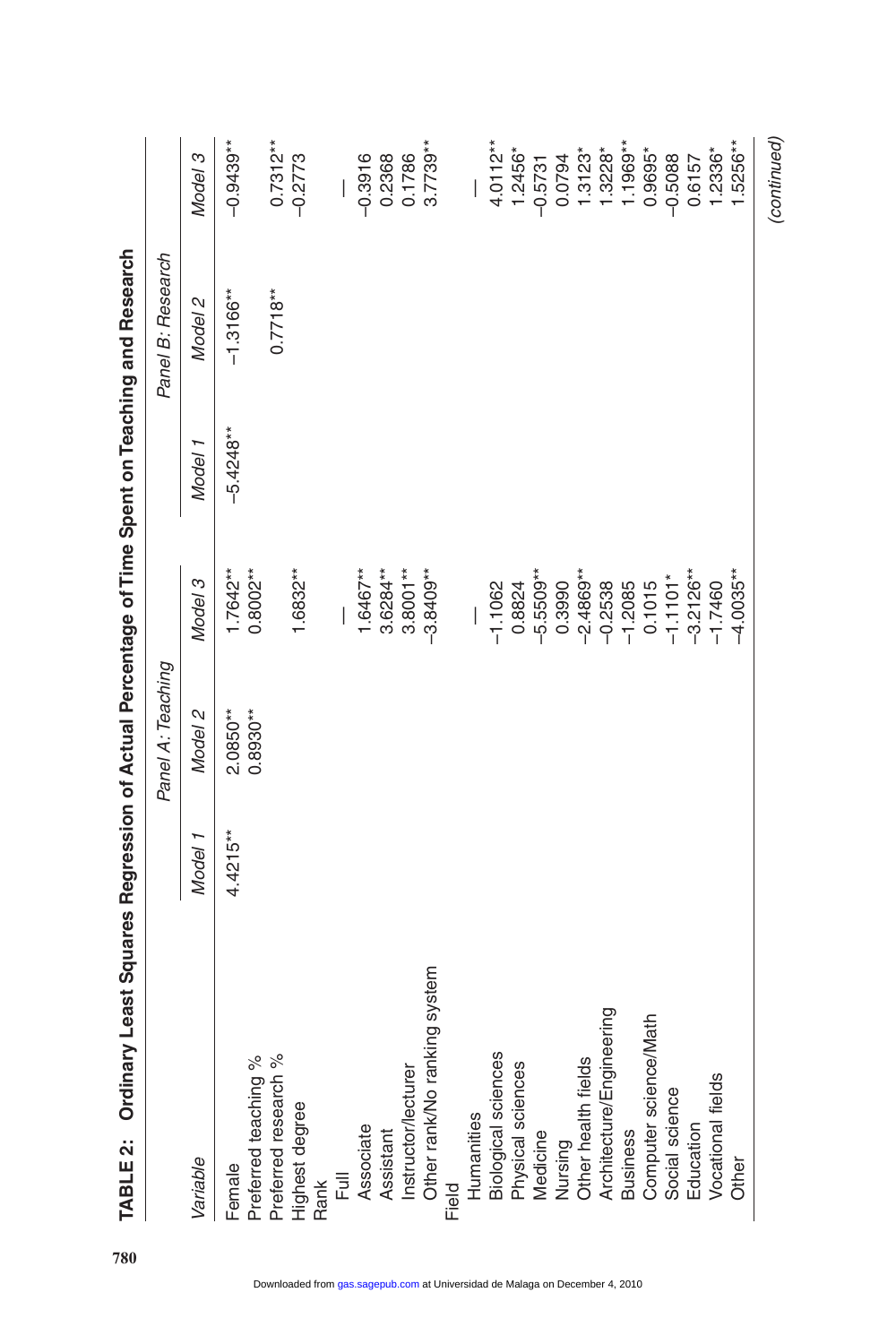|                                                                                                       |         | Panel A: Teaching |                 |         | Panel B: Research |              |
|-------------------------------------------------------------------------------------------------------|---------|-------------------|-----------------|---------|-------------------|--------------|
| Variable                                                                                              | Model 1 | Model 2           | Model 3         | Model 1 | Model 2           | Model 3      |
| Institution type                                                                                      |         |                   |                 |         |                   |              |
| Research                                                                                              |         |                   |                 |         |                   |              |
| Doctoral                                                                                              |         |                   | <b>1.7303**</b> |         |                   | $-3.0986**$  |
|                                                                                                       |         |                   | 3.9832**        |         |                   | $-4.6844**$  |
| Comprehensive<br>Liberal arts                                                                         |         |                   | $4.8287***$     |         |                   | $-5.4743**$  |
| Two year                                                                                              |         |                   | 3.5982**        |         |                   | $-4.1624***$ |
| Other                                                                                                 |         |                   | 0.6105          |         |                   | $-2.0755***$ |
| Research valued over teaching                                                                         |         |                   | $-1.2962**$     |         |                   | 0.4378       |
| Teaching commitments                                                                                  |         |                   |                 |         |                   |              |
| No. of classes                                                                                        |         |                   | 0.8832**        |         |                   |              |
|                                                                                                       |         |                   | $0.0813***$     |         |                   |              |
| Average class size<br>No. independent students                                                        |         |                   | $0.0147*$       |         |                   |              |
| No. of student committees                                                                             |         |                   | $0.1553***$     |         |                   |              |
| Women treated unfairly                                                                                |         |                   | 0.1901          |         |                   | $-0.5936*$   |
| Family status                                                                                         |         |                   |                 |         |                   |              |
| Married with dependents                                                                               |         |                   |                 |         |                   | I            |
| Married without dependents                                                                            |         |                   | $0.706*$        |         |                   | $-0.3390$    |
| Single without dependents                                                                             |         |                   | 0.5815          |         |                   | 0.1548       |
| Single with dependents                                                                                |         |                   | 0.1974          |         |                   | $-0.7604$    |
| SOLIBCE: 1999 National Study of Postsecondary Eagulty (National Center for Education Statistics 1999) |         |                   |                 |         |                   |              |

SOURCE: 1999 National Study of Postsecondary Faculty (National Center for Education Statistics 1999).<br>\*p < .05. \*\*p < .01. SOURCE: 1999 National Study of Postsecondary Faculty (National Center for Education Statistics 1999). \**p* < .05. \*\**p* < .01.

**TABLE 2: (continued)**

TABLE 2: (continued)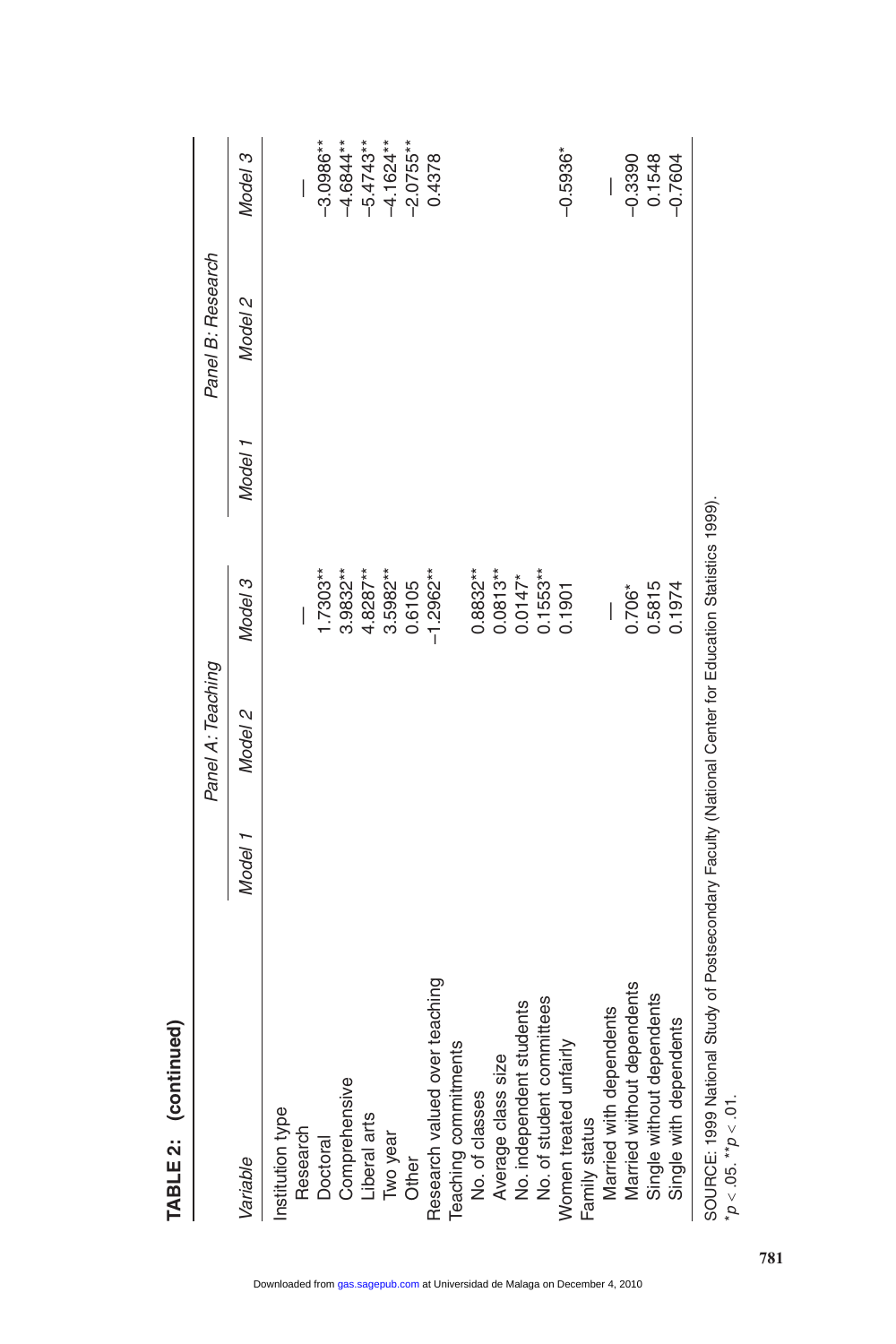The inclusion of controls in the third model of panel A reduces the sex gap in teaching time allocation further. This is driven by female faculty members' lower likelihood of having a doctorate degree as well as their concentration in more teaching-intensive ranks and at more teaching-intensive institutions. Perceiving that one's institution values research over teaching is, as predicted, negatively associated with actual teaching time allocations, although additional analyses indicate that this effect is concentrated among male faculty. Those who are married without dependents spend a greater percentage of their workweek on teaching than do those who are married with dependents, offering partial support for the effect of fitting the idealworker norm. Additional analyses indicate that this relationship is concentrated among male faculty. Controlling for preferences, educational attributes, rank, and institutionalized constraints, a sex gap of nearly two percent remains. In the context of weekly work hours, controlling for all measures in the model, female faculty spend approximately an additional hour more per week on teaching than do male faculty.

The three models of panel B present similar analyses of the percentage of time faculty members report actually devoting to research. The first model indicates that female faculty spend more than five percent less of their workweek on research than do male faculty. Descriptive analyses indicate that female faculty members spend approximately 13 percent of their workweek (approximately seven hours) on research, while male faculty members spend approximately 18 percent of their workweek (approximately 10 hours) engaged in research. This weekly three-hour gap accumulates to approximately 45 hours in a 15-week academic semester. The second model indicates that preferences explain approximately three-quarters of the sex gap in the percentage of time allocated to research. Yet controlling for their smaller preferred percentage of research time, which, recall from Table 1, is itself shaped by a multitude of factors, female faculty members spend about one percent less of their workweek on research than do male faculty members (roughly one half hour).

The sex gap in time allocated to research is further reduced by the inclusion of controls in the third model. This is largely due to female faculty members' disproportionate concentration in less research-intensive disciplines and institution types. Unlike the percentage of time allocated to teaching, research time allocations are not significantly associated with the perception that one's institution values research over teaching, suggesting that institutional climate discourages teaching time rather than increasing research time allocations. While teaching time allocations were not affected by the perceived treatment of women, faculty members who perceive that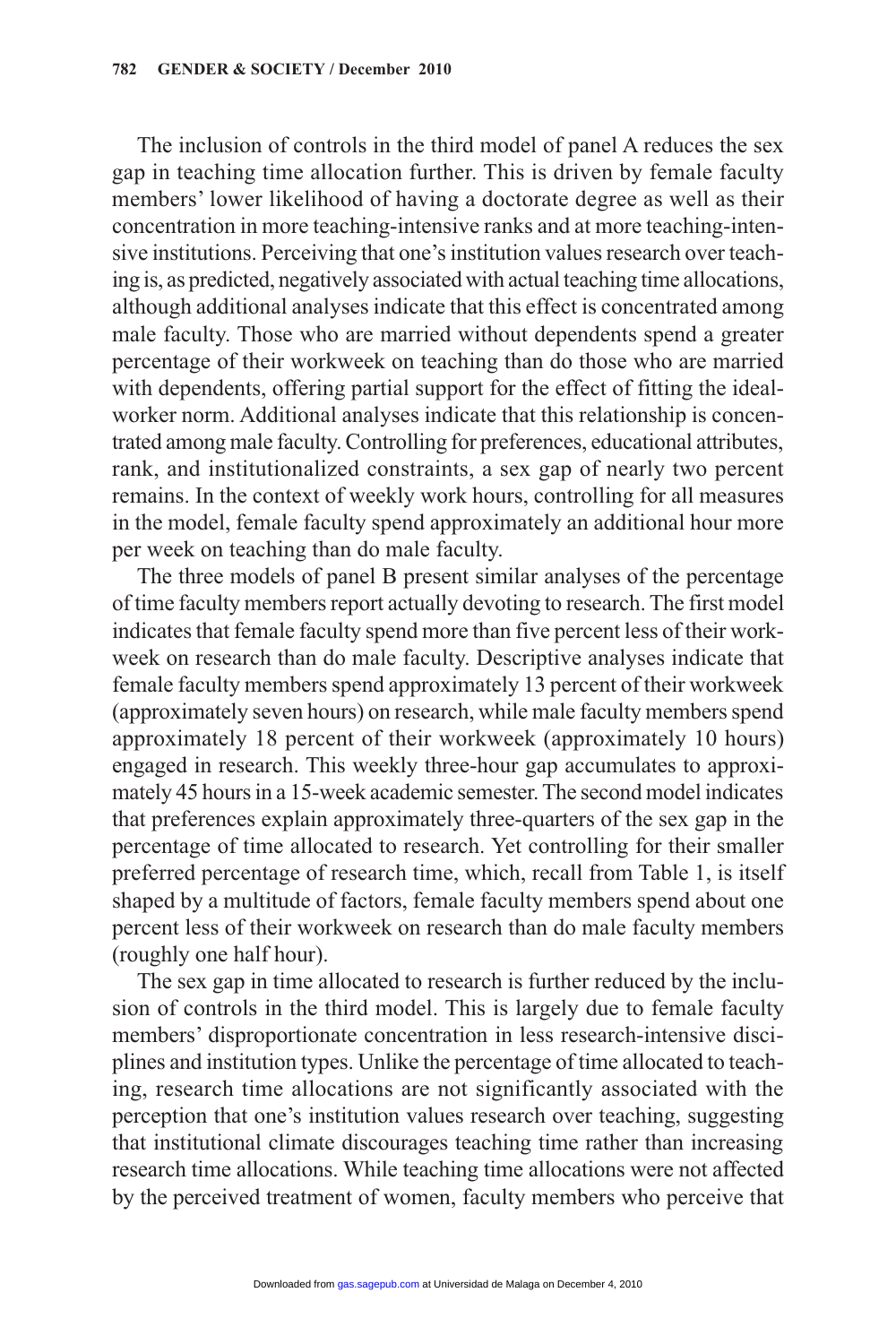their institutions treat women unfairly spend a smaller percentage of time on research than do those who perceive that their institution treats women fairly. Although not testable here, it is possible that a reduced ability to spend time on research is a manifestation of an unfair climate.

Family status is not significantly associated with research time allocations in the pooled sample. Additional analyses indicate that for male faculty, those who are married without dependents spend a smaller percentage of time on research than those who are married with dependents. For female faculty, those who are single with dependents spend a smaller percentage of time on research than those who are married with dependents. Controlling for all measures in the model, female faculty members spend a smaller percentage of their time on research than do their male colleagues. More specifically, there is a sex gap in research time allocations of just less than one percent, or the equivalent of just less than one half hour per week less on research for a female faculty member compared to an otherwise identical male.

Table 3 examines time allocation mismatches. For each set of analyses, I present four models—one for preferences (identical to the model presented in Table 1), one for actual time allocations (similar to the final model in Table 2, but without a measure of preferences), and two for the mismatch between preferred and actual time allocations (one including just sex and the other including all covariates). I focus on the mismatch model, referring to the other two models for comparative purposes. Given how the mismatch measure is calculated, a negative value indicates wishing to spend less time on teaching or research than one currently does, while a positive value indicates wishing to spend more time than one currently does.

The first allocation mismatch model in panel A indicates that, compared to male faculty, female faculty would prefer to spend nearly two percent less of their workweek on teaching than they currently do. The inclusion of all other covariates in the second mismatch model has little effect on the sex gap in teaching time allocation mismatches. Stepwise inclusion of all measures in the model indicate that while some of female faculty member's attributes (namely, their lower likelihood of having a doctorate degree) exacerbate the relationship between sex and teaching time mismatches, they have some attributes (e.g., they are more likely to be assistant professors and instructors) and face some constraints on their time (e.g., they teach more classes and provide more students with individualized instruction) that attenuate the relationship between sex and teaching time mismatches. A sex gap in teaching time mismatches remains—compared to male faculty members, female faculty members wish to spend 1.7 percent less of their workweek (or approximately one hour less per week) on teaching than they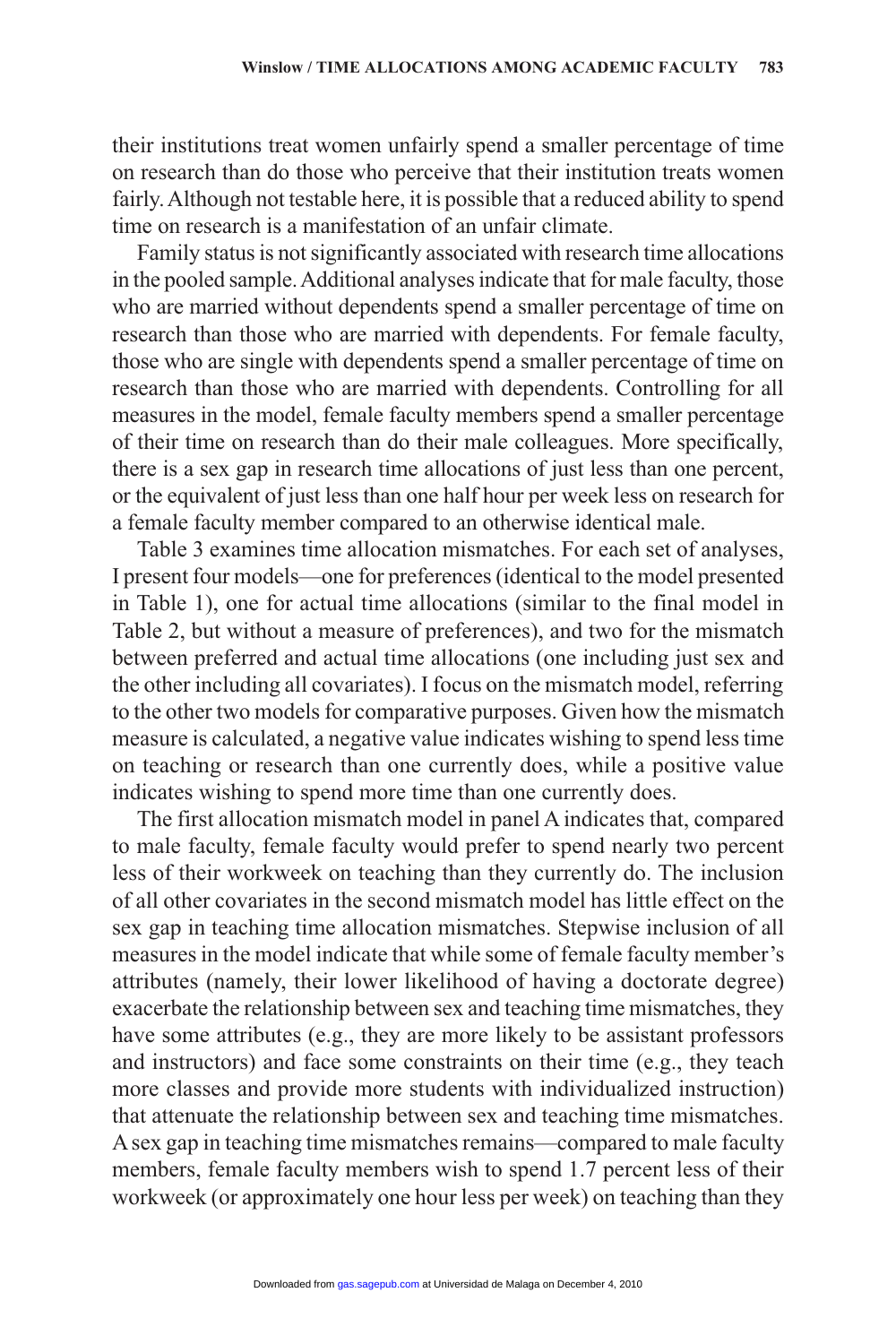|                                                                                                                                        |                       | Panel A: Teaching        |                     |                            |                            | Panel B: Research         |         |                           |
|----------------------------------------------------------------------------------------------------------------------------------------|-----------------------|--------------------------|---------------------|----------------------------|----------------------------|---------------------------|---------|---------------------------|
|                                                                                                                                        |                       |                          | Allocation Mismatch |                            |                            |                           |         | Allocation Mismatch       |
| Variable                                                                                                                               | Preferred             | Actual                   | Model 1             | Model 2                    | Preferred                  | Actual                    | Model 1 | Model 2                   |
| Highest degree<br>Rank<br>Female                                                                                                       | $-2.9366**$<br>0.1682 | $1.8988***$<br>$-0.6674$ | $-1.8052***$        | $-2.2692**$<br>$-1.7306**$ | $10.2840***$<br>$-0.9144*$ | $7.2427**$<br>$-1.6125**$ | 0.1017  | $3.0413**$<br>$0.6981***$ |
| Full                                                                                                                                   |                       |                          |                     |                            |                            |                           |         |                           |
|                                                                                                                                        | 0.9789                | $2.4300***$              |                     | $-1.4511**$                | 0.2151                     | $-0.2343$                 |         | 0.4494                    |
|                                                                                                                                        | 0.6855                | $4.1769**$               |                     | $-3.4914**$                | $3.4239***$                | $2.7405***$               |         | 0.6834                    |
| Associate<br>Assistant<br>Instructor/lecturer                                                                                          | $4.4619**$            | 7.3703**                 |                     | $-2.9084**$                | $-2.3308**$                | $-1.5258***$              |         | $-0.8050*$                |
| Other rank/No ranking system<br>Field                                                                                                  | $-8.9771**$           | $-11.0239**$             |                     | 2.0469**                   | 0.6958                     | 4.2826**                  |         | $-3.5869**$               |
| Humanities                                                                                                                             |                       |                          |                     |                            |                            |                           |         |                           |
|                                                                                                                                        | $-2.3279*$            | $-2.9689**$              |                     | 0.6410                     | $9.2278**$                 | 10.7589**                 |         | $-1.5311***$              |
| Biological sciences<br>Physical sciences<br>Medicine<br>Nursing<br>Other health fields<br>Architecture/Enginee<br>Architecture/Enginee | 2.5225*               | $2.9007*$                |                     | $-0.3783$                  | 1.1850                     | $2.1121$ *                |         | $-0.9271$                 |
|                                                                                                                                        | $-11.1122**$          | $-14.4421***$            |                     | $3.3302**$                 | $-8.6163**$                | $-6.8737***$              |         | $-1.7427**$               |
|                                                                                                                                        | 2.5280*               | $2.4218*$                |                     | 0.1062                     | $-4.5395***$               | $-3.2401***$              |         | $-1.2994*$                |
|                                                                                                                                        | $-4.5759**$           | $-6.1484**$              |                     | 1.5724                     | $-2.9415***$               | $-0.8387$                 |         | $-2.1029**$               |
| neering                                                                                                                                | $2.8364***$           | 2.0158                   |                     | 0.8206                     | 1.6857                     | 0.0901                    |         | $-1.7758**$               |
|                                                                                                                                        | $2.2931*$             | 0.6263                   |                     | 1.6668*                    | $-2.4865***$               | $-0.6213$                 |         | $-1.8652***$              |
| Computer science/Math<br>Social science<br>Education                                                                                   | 5.1208**              | 4.1989**                 |                     | 0.9219                     | $-1.8334***$               | $-0.3711$                 |         | $-1.4623**$               |
|                                                                                                                                        | $-1.2188$             | $-2.0853***$             |                     | 0.8665                     | $-0.5823$                  | $-0.9346$                 |         | 0.3523                    |
|                                                                                                                                        | 0.9002                | $-2.4923*$               |                     | $3.3925***$                | $-5.2087**$                | $-3.1931$ **              |         | $-2.0156**$               |
| <b>Vocational fields</b>                                                                                                               | 3.1189                | 0.7496                   |                     | 2.3693*                    | $-2.3207$ <sup>*</sup>     | $-0.4634$                 |         | $-1.8573*$                |
| Other                                                                                                                                  | $-2.7238***$          | $-6.1829**$              |                     | $3.4591***$                | $-2.9108***$               | $-0.6028$                 |         | $-2.3079***$              |
|                                                                                                                                        |                       |                          |                     |                            |                            |                           |         |                           |

*(continued)*

(continued)

TABLE 3: Ordinary Least Squares Regression of Time Allocation Mismatches **784 TABLE 3: Ordinary Least Squares Regression of Time Allocation Mismatches**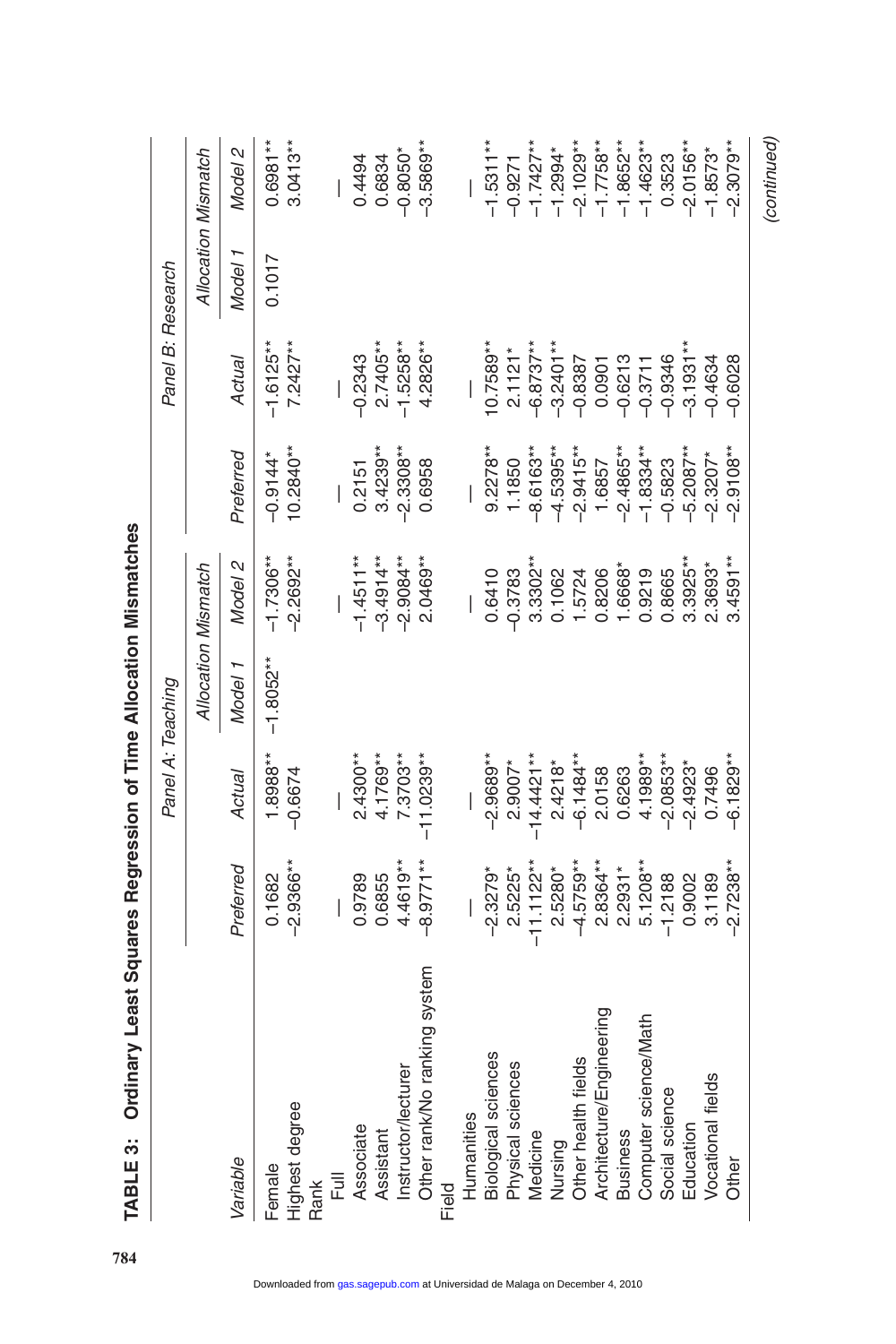|                                                                                                       |             | Panel A: Teaching                                                                                                                                                                                                              |                     |                        |               | Panel B: Research |         |                     |
|-------------------------------------------------------------------------------------------------------|-------------|--------------------------------------------------------------------------------------------------------------------------------------------------------------------------------------------------------------------------------|---------------------|------------------------|---------------|-------------------|---------|---------------------|
|                                                                                                       |             |                                                                                                                                                                                                                                | Allocation Mismatch |                        |               |                   |         | Allocation Mismatch |
| Variable                                                                                              | Preferred   | <b>Actual</b>                                                                                                                                                                                                                  | Model 1             | Model 2                | Preferred     | Actual            | Model 1 | Model 2             |
| Institution type                                                                                      |             |                                                                                                                                                                                                                                |                     |                        |               |                   |         |                     |
| Research                                                                                              |             |                                                                                                                                                                                                                                |                     |                        |               |                   |         |                     |
| Doctoral                                                                                              | $6.711**$   | $7.1002**$                                                                                                                                                                                                                     |                     | $-0.3891$              | $-7.1583$     | $-8.3330**$       |         | $1.1747*$           |
|                                                                                                       | $12.3944**$ | $3.9006**$                                                                                                                                                                                                                     |                     | $-1.5062**$            | $-13.8566***$ | $-14.8169**$      |         | $0.9603***$         |
| Comprehensive<br>Liberal arts                                                                         | 16.7755**   | $18.2517**$                                                                                                                                                                                                                    |                     | $-1.4762$ <sup>*</sup> | $-15.9977**$  | $-17.1723**$      |         | 1.1746*             |
|                                                                                                       | 21.4674**   | 20.7754**                                                                                                                                                                                                                      |                     | 0.6920                 | $-9.4673**$   | $-17.1352**$      |         | $-0.6057$           |
| Two year<br>Other                                                                                     | 3.3804*     | 3.3153                                                                                                                                                                                                                         |                     | 0.0651                 | $-8.2736**$   | $-8.1255***$      |         | $-0.1481$           |
| Research valued over teaching                                                                         | $-0.2682$   | $-1.5108**$                                                                                                                                                                                                                    |                     | $1.2426**$             | 1.0080        | $1.1750**$        |         | $-0.1669$           |
|                                                                                                       |             |                                                                                                                                                                                                                                |                     |                        |               |                   |         |                     |
| Teaching commitments<br>No. of classes                                                                | $1.2583***$ | $1.8901***$                                                                                                                                                                                                                    |                     | $-0.6318***$           |               |                   |         |                     |
|                                                                                                       | $0.1502***$ | $0.2015***$                                                                                                                                                                                                                    |                     | $-0.0513***$           |               |                   |         |                     |
|                                                                                                       | $0.0456***$ | $0.0512**$                                                                                                                                                                                                                     |                     | $-0.0056$              |               |                   |         |                     |
|                                                                                                       | $0.2237***$ | $0.3343***$                                                                                                                                                                                                                    |                     | $-0.1106*$             |               |                   |         |                     |
| Average class size<br>No. independent students<br>No. of student committees<br>Women treated unfairly | $-1.1512*$  | $-0.7310$                                                                                                                                                                                                                      |                     | $-0.4202$              | 0.1236        | $-0.4666$         |         | 0.6402*             |
| Family status<br>Married with dependents<br>Married without dependents                                |             |                                                                                                                                                                                                                                |                     |                        |               |                   |         |                     |
|                                                                                                       |             |                                                                                                                                                                                                                                |                     |                        |               |                   |         | I                   |
|                                                                                                       | 2.3890**    | $2.6177***$                                                                                                                                                                                                                    |                     | $-0.2287$              | $-0.8433*$    | $-0.9556*$        |         | 0.1123              |
| Single without dependents                                                                             | 1.1583*     | 1.5083*                                                                                                                                                                                                                        |                     | $-0.3500$              | $-0.1098$     | 0.0745            |         | $-0.1843$           |
| Single with dependents                                                                                | 0.5356      | 1,1905                                                                                                                                                                                                                         |                     | $-0.6549$              | $-0.1992$     | $-0.9061$         |         | 0.7069              |
| COLLECT: 4000 MILLE                                                                                   |             | CONTRACT TO THE STATE OF THE STATE OF THE STATE OF THE STATE OF THE STATE OF THE STATE OF THE STATE OF THE STATE OF THE STATE OF THE STATE OF THE STATE OF THE STATE OF THE STATE OF THE STATE OF THE STATE OF THE STATE OF TH |                     |                        |               |                   |         |                     |

SOURCE: 1999 National Study of Postsecondary Faculty (National Center for Education Statistics 1999).<br>\*p < .05. \*\*p < .01. SOURCE: 1999 National Study of Postsecondary Faculty (National Center for Education Statistics 1999). \**p* < .05. \*\**p* < .01.

**TABLE 3: (continued)**

TABLE 3: (continued)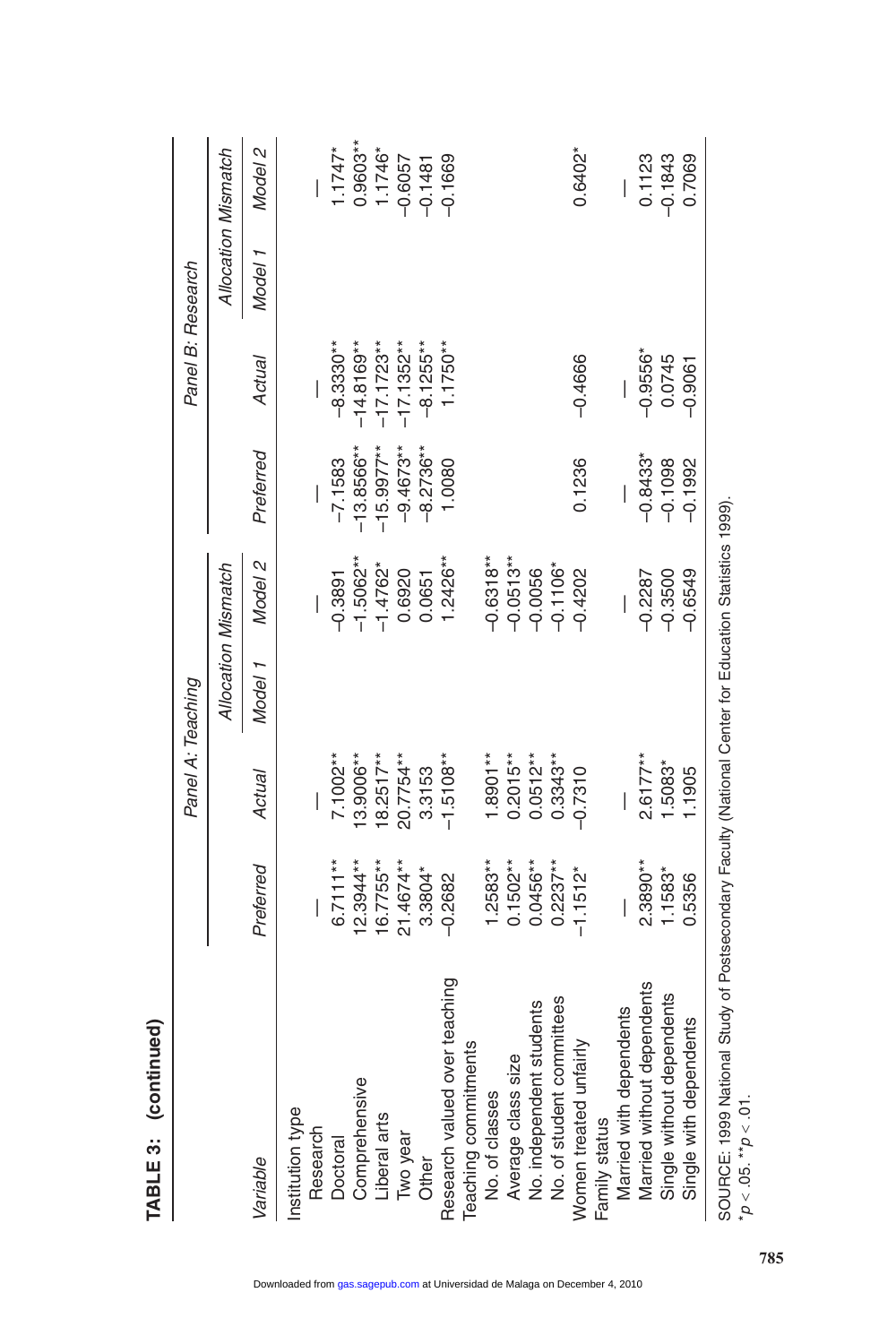currently do. This stems largely from the sex gap in actual time allocations. In other words, while female and male faculty members have similar teaching time allocation preferences (net of controls), female faculty spend more time on research than do their male counterparts, thus producing a greater negative mismatch for female faculty than for male faculty.

The first mismatch model in panel B indicates no significant sex difference in research time allocation mismatches. The second model of panel B indicates that, net of controls, female faculty members, more so than males, would prefer to be allocating more of their time to research than they actually are. Stepwise inclusion of all measures in the model (analyses not shown), indicate that the sex gap in research time allocation mismatches stems largely from differences in education level and rank. Looking across all three models of the panel, we see that female faculty members have a greater mismatch because although they prefer to allocate just less than one percent less of their weekly work time to research, they actually allocate approximately 1.5 percent less of their weekly work time to research than male faculty. In other words, the magnitude of the sex gap in actual time allocations is larger than the magnitude of the sex gap in preferences, thus producing a sexdifferentiated mismatch disadvantaging female faculty.

Also of note, those who perceive that their institutions treat women unfairly have a larger positive time allocation mismatch than those who perceive their institutions to be fair (a relationship that does not differ by sex), suggesting that a climate of unfairness translates into a greater difficulty in getting one's preferences met. Additional analyses also indicate that female faculty members who are single with dependents have a significantly greater positive research time allocation mismatch than do female faculty members who are married with dependents, indicating that those who do not fit the ideal-worker norm—and, arguably, those who deviate the most from it—are less able to get their preferences for research time met.

#### **CONCLUSION**

The results offer support for the contention that gender is embedded in the structure of academic careers. They also add to our understanding of gender inequality in academia by identifying and attempting to explain differential time allocation preferences, behaviors, and mismatches. Several findings stand out. First, women faculty report preferring to spend a larger percentage of their workweek on teaching and a smaller percentage on research, although these preferences are themselves shaped by gendered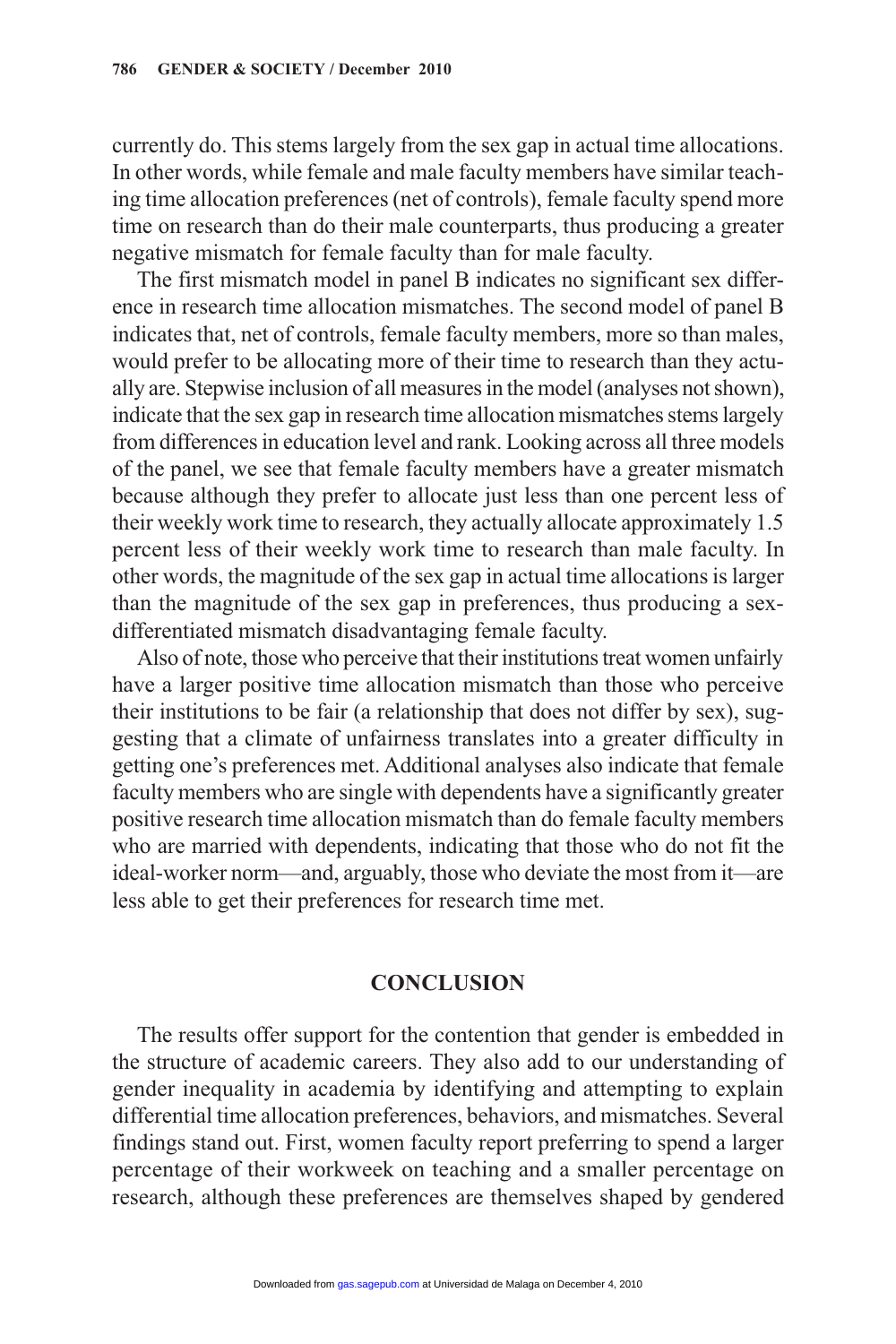opportunities. Women's greater preferences for teaching time allocation can be explained by their lower likelihood of having a doctoral degree—there is no evidence for gender-differentiated teaching preferences beyond their dependence on educational credentials. Moreover, a sizeable portion of the gender gap in research time allocation preferences can be explained by educational credentials and institutional features. While human capital theorists would argue that gender-differentiated teaching and research preferences largely or completely reflect the choice to differentially invest in one's credentials, one must consider how the "choice" to invest in one's education is itself constrained. Given that the data utilized here represent a cross-section of American faculty in the late 1990s, the legacy of men's historic advantage in doctorate degree receipt is evident. Recent data indicating that women have now surpassed men in the receipt of doctoral degrees (Jaschik 2010) suggest that gender gaps in time allocation preferences ought to be narrower among current and future academic faculty.

The results also indicate that research and teaching time allocation preferences are shaped by the features of the institutions in which men and women are located. This suggests that gender-differentiated preferences may in part reflect the constraints women face in obtaining positions comparable to those of men. While exploring the sources of gender gaps in education and institutional location is beyond the scope of this article, research on preferences for work time demonstrates that individuals accommodate their preferences to their situations rather than vice versa (Reynolds and Aletraris 2006, 2007). Women faculty members may prefer to spend a larger percentage of time on teaching and a smaller percentage of time on research not because this is what they prefer under ideal circumstances but because, as a result of a legacy of gender inequality in educational and occupational opportunities, these are the options they perceive as realistic.

Second, women faculty devote a larger percentage of their weekly working time to teaching and a smaller percentage to research than men. A sizeable portion of the gap in teaching and research time allocations can be explained by gender-differentiated (and constrained) preferences, women's lower likelihood of having a doctorate degree, their overrepresentation in teaching-intensive ranks and institution types, and their underrepresentation in research-intensive ranks and institution types. The perception that one's institution values research over teaching is associated with lower teaching time allocations for men but is not significantly related to research time allocations, suggesting that such an institutional climate discourages teaching time rather than increases research time allocations. Family status affects teaching and research time allocations and in gender-specific ways. For men,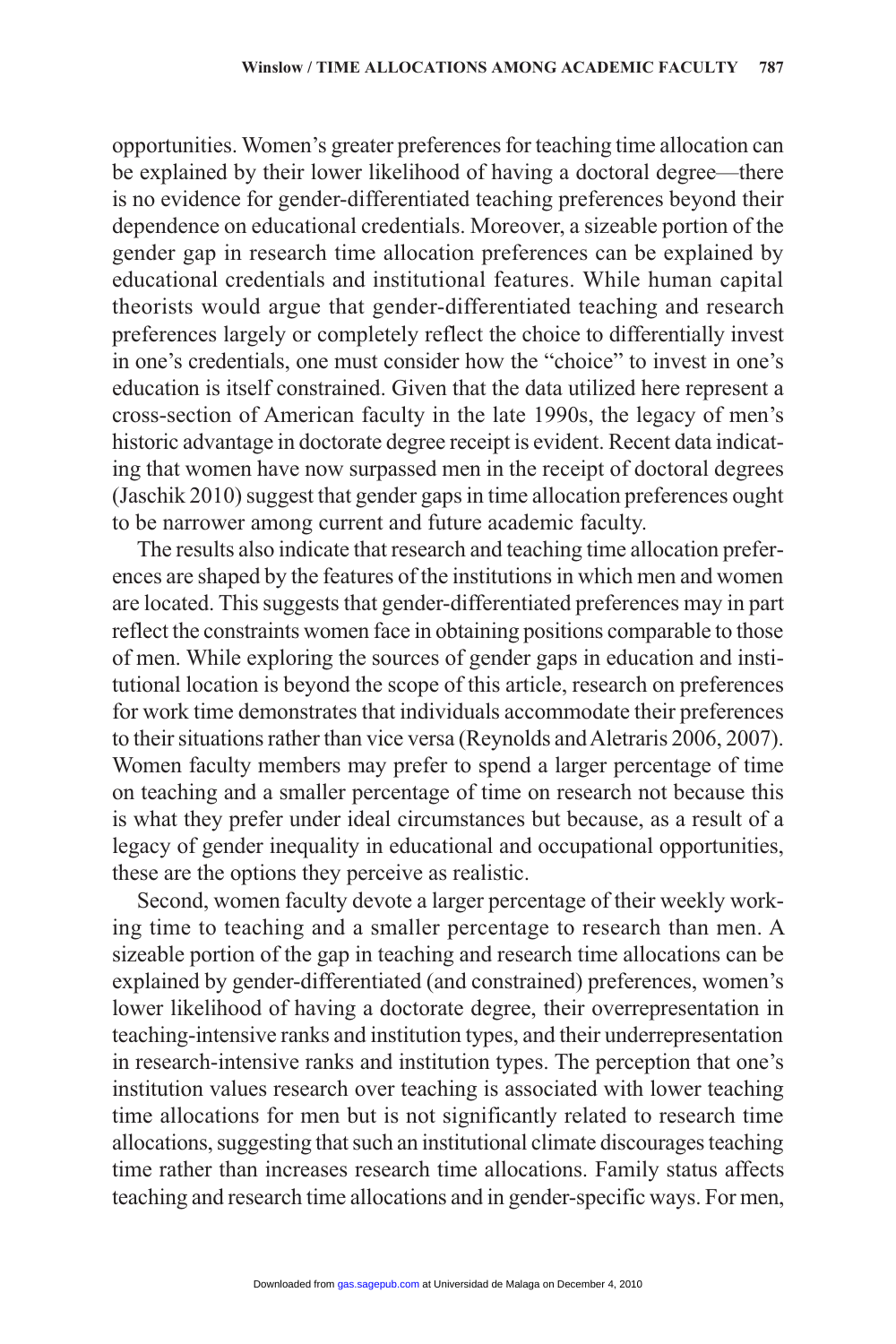those who are married without dependents spend a smaller percentage of time on research than do those who are married with dependents, offering some support for the claim that those who fit the male ideal-worker norm are advantaged in academia (insofar as research is a more highly regarded activity). For women, those who are single with dependents spend a smaller percentage of time on research than do those who are married with dependents, offering support for the advantages accruing to those who fit the ideal-worker norm and suggesting that women in arguably the most demanding family context—single mothers with children—reduce the time they allocate to what is likely the most discretionary area of faculty time allocation, research.

Finally, women are more likely than men to be teaching more than they prefer and researching less, gaps that cannot be fully explained by educational, institutional, and family status attributes. This result offers support for the contention that higher-status groups, in this case, men, are seen by administrators as more deserving of rewards (Krefting 2003), indexed here by the ability to get one's preferences met. Moreover, insofar as power can be defined as the ability to get one's preferences met, the gender gap in time allocation mismatches represents a previously undocumented example of men's continued greater power in the academy. It is important to underscore that men have a time allocation advantage over and above the effect of their having other, measureable attributes associated with status (e.g., rank, institutional affiliation, etc.).

Taken together, the analyses presented here indicate substantial gaps in the use of faculty members' time, gaps that cannot be explained by measureable attributes included in the models. What might explain these gaps? The results are consistent with research and theory on the impact of gender status beliefs in shaping behaviors, expectations, and perceptions of the rewards that we and others deserve (Ridgeway 1997). This perspective would argue that despite growing equality in men's and women's representation in academia, the interactional processes by which gender status beliefs produce inequality result in gender differences in faculty members' actual and preferred time allocations and time allocation mismatches.

Research indicates that preferences (including career aspirations) are shaped by individuals' assessments of their likely success in a given activity; these attributions for success are themselves shaped by cultural ideologies about gender (Correll 2004). It may be that men prefer to spend a larger percentage of their time on research because gender status beliefs dictating their greater competence (particularly at "masculine" tasks) shape their individual time allocation preferences. The results are also consistent with the argument that gender status beliefs influence behavior over and above their effect on preferences because individuals adjust their activities in light of the gendered expectations others have of them (Correll 2001). Women's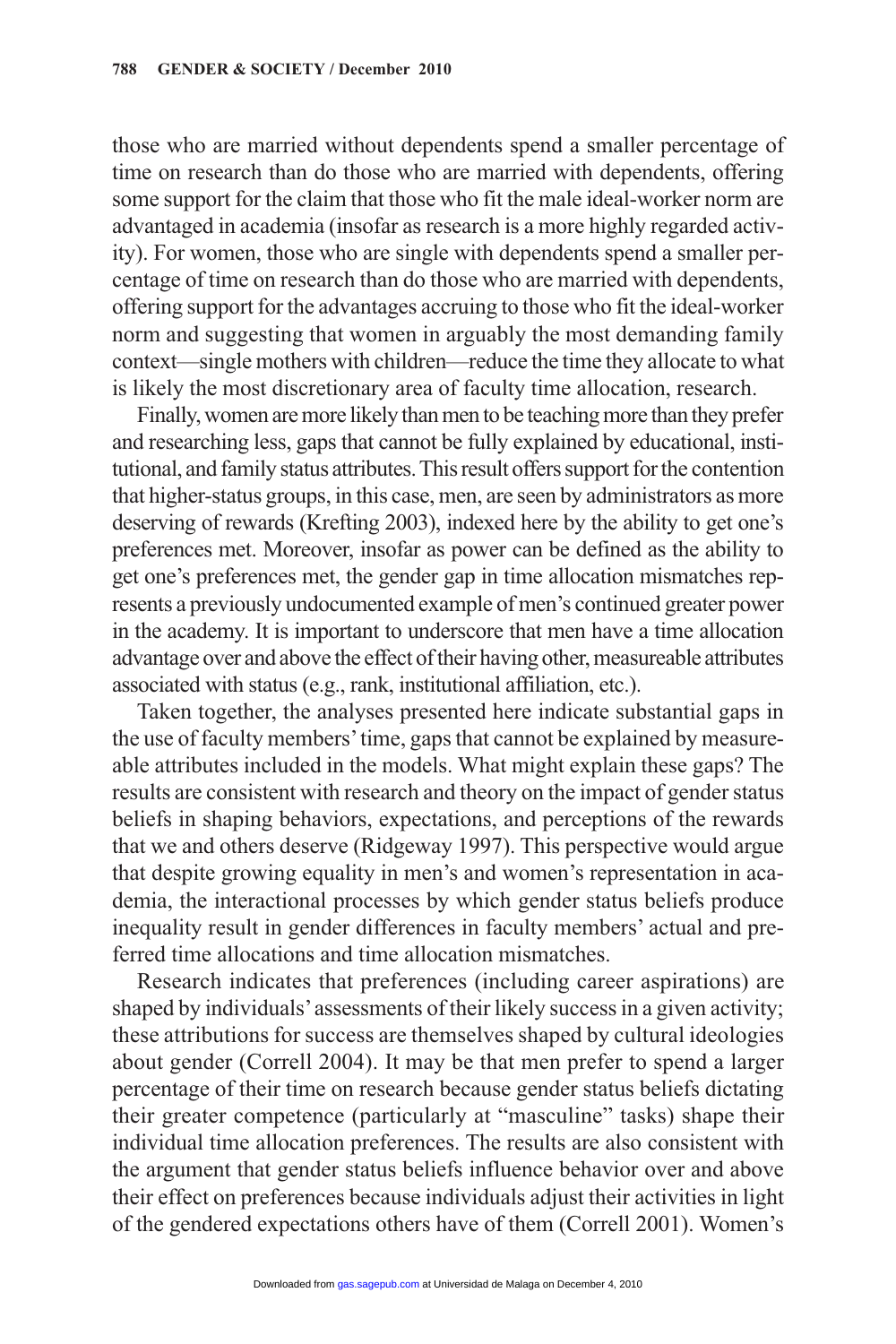larger actual time allocations to teaching, for example, suggest that they may be influenced by students' expectations of a more time-intensive teaching approach from their women professors (Sprague and Massoni 2005). At the same time, the results are consistent with research indicating that competencerelated gender status expectations raise one's definition of the work required to be successful at tasks deemed appropriate for one's gender (Eccles 1994). Specifically, gender-differentiated time allocations may be attributed to a higher internalized teaching bar for women and a higher internalized research bar for men.

Although these results offer compelling evidence for persistent gender inequality in academia, they are limited in at least two ways. First, the data are cross-sectional, so we cannot know whether individuals accommodate their preferences to their behavior over time, as some research has suggested (Reynolds and Aletraris 2007). In addition, the data were gathered more than a decade ago, before institutions of higher education were profoundly affected by the recent economic downturn. At many institutions, this has meant increased student and/or course loads, which may have increased faculty members' actual time allocations to teaching and, given evidence that the two obligations are competing (Fox 1992), decreased time on research. If this has happened with little change in preferences, time allocation mismatches have likely grown as well.

What this means for gender inequality is an empirical question. On one hand, if increased teaching demands have been relatively equally distributed, overall time allocations may have shifted, but any gender gaps ought to have remained consistent. On the other hand, gender gaps may have grown even if increased teaching obligations are distributed equally insofar as men's general reluctance in moving into female-dominated activities (England 2010) suggests they may be slow to increase their teaching time significantly (even when faced with growing teaching obligations). Furthermore, if increased teaching demands are disproportionately imposed on those already concentrating more on teaching, the current economic downturn may further disadvantage women faculty members. Although recent data (National Science Foundation, Division of Science Resources Statistics 2009) indicate few differences in men's and women's teaching and research time, suggesting that time allocation gaps have narrowed, the analyses focused on only handful of fields at research institutions. Examining the contours of faculty time use—and how they may be gendered—during periods of institutional transformation is a ripe area for future research.

How and why do these time allocation differences matter? Previous research indicates that those with heavier teaching obligations, particularly women, report more stress (Hart and Cress 2008), while those who spend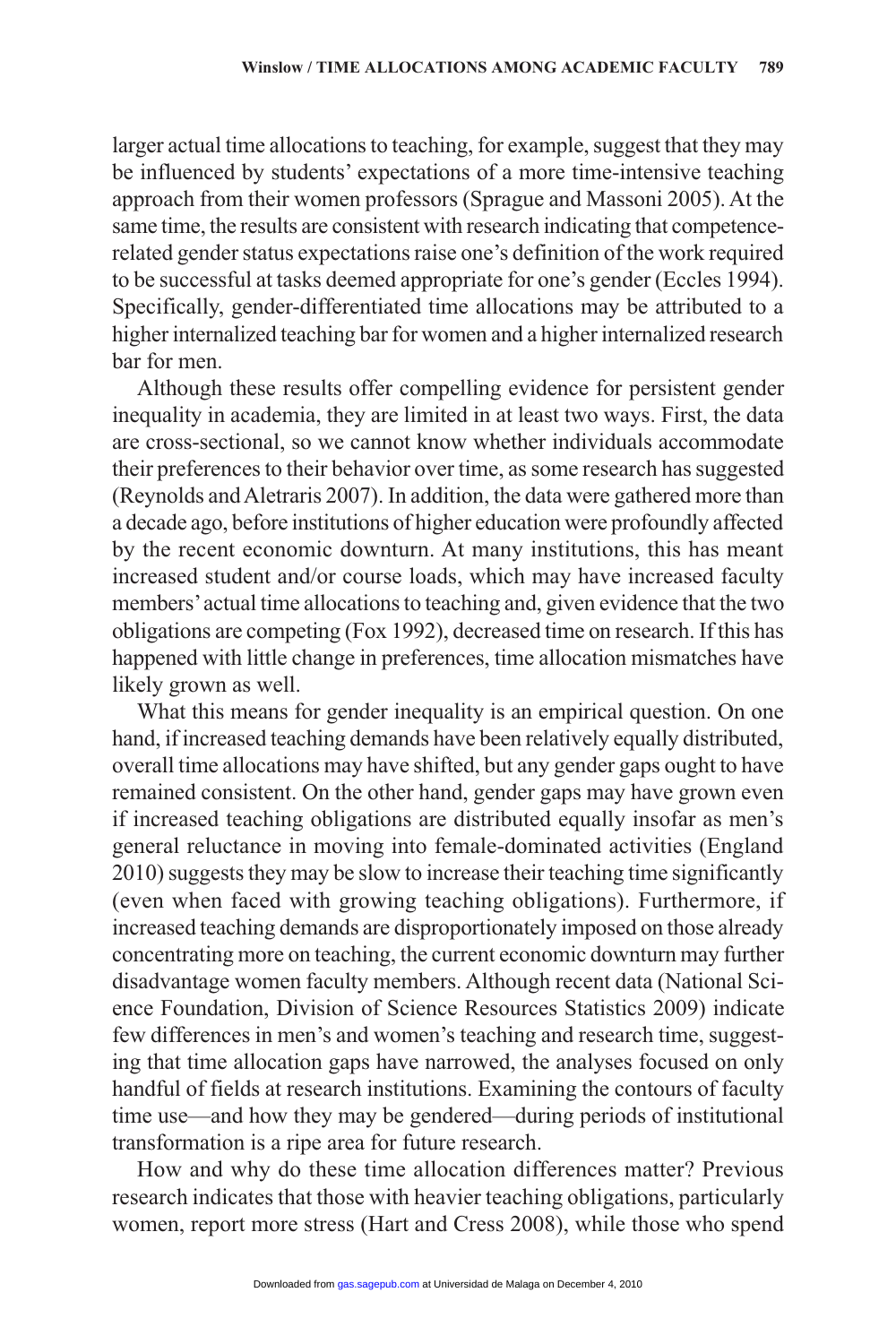a greater percentage of their time on research report higher workload satisfaction (Jacobs and Winslow 2004). Taken together, these findings suggest that women faculty may be more stressed and less satisfied than men. The time allocation differences presented here also have implications for research productivity and career success. The percentage of time one spends on research is positively associated with research productivity, while the percentage of time spent on teaching is negatively related to research productivity (Jacobs and Winslow 2004). Since research time is linked to research productivity (Jacobs and Winslow 2004) and research productivity remains a key component in employment reviews (Lewis 2004), gender differences in research time allocations may contribute to gender-differentiated patterns of tenure and promotion.

At the same time, women may be more likely than men to exit academia. Reynolds and Aletraris (2006) find that individuals are more likely to resolve work hour mismatches by changing employers than by making adjustments while maintaining employment continuity. Moreover, Boheim and Taylor (2004) find that women are more likely than men to exit an employment situation when their preferences and actual behavior do not match—a position in which women are disproportionately likely to find themselves. If they choose to leave any given position, the data presented here, in combination with previous research, suggest that women faculty may be less marketable than their male colleagues. Since women bear a disproportionate responsibility for labor that is institution specific (e.g., institutional housekeeping, mentoring individual students), their investments are less likely to be portable across institutions. This stands in stark contrast to men, whose investments in research make them more highly desirable candidates should they choose to leave their own institutions. Finally, the results have implications for the ability of American educational institutions to attract young, newly minted women PhDs to academic employment. Faced with institutionalized expectations for their behavior and the prospect of disproportionately constrained time allocations, these women may pursue employment outside academia (Mason, Goulden, and Frasch 2009).

#### **NOTES**

1. Because of restricted-access data limitations, the sample size reported here is rounded to the nearest 10.

2. National Center for Education Statistics (1999).

3. A limitation of the National Study of Postsecondary Faculty for faculty timeuse studies is the manner in which it categorizes service and administration. For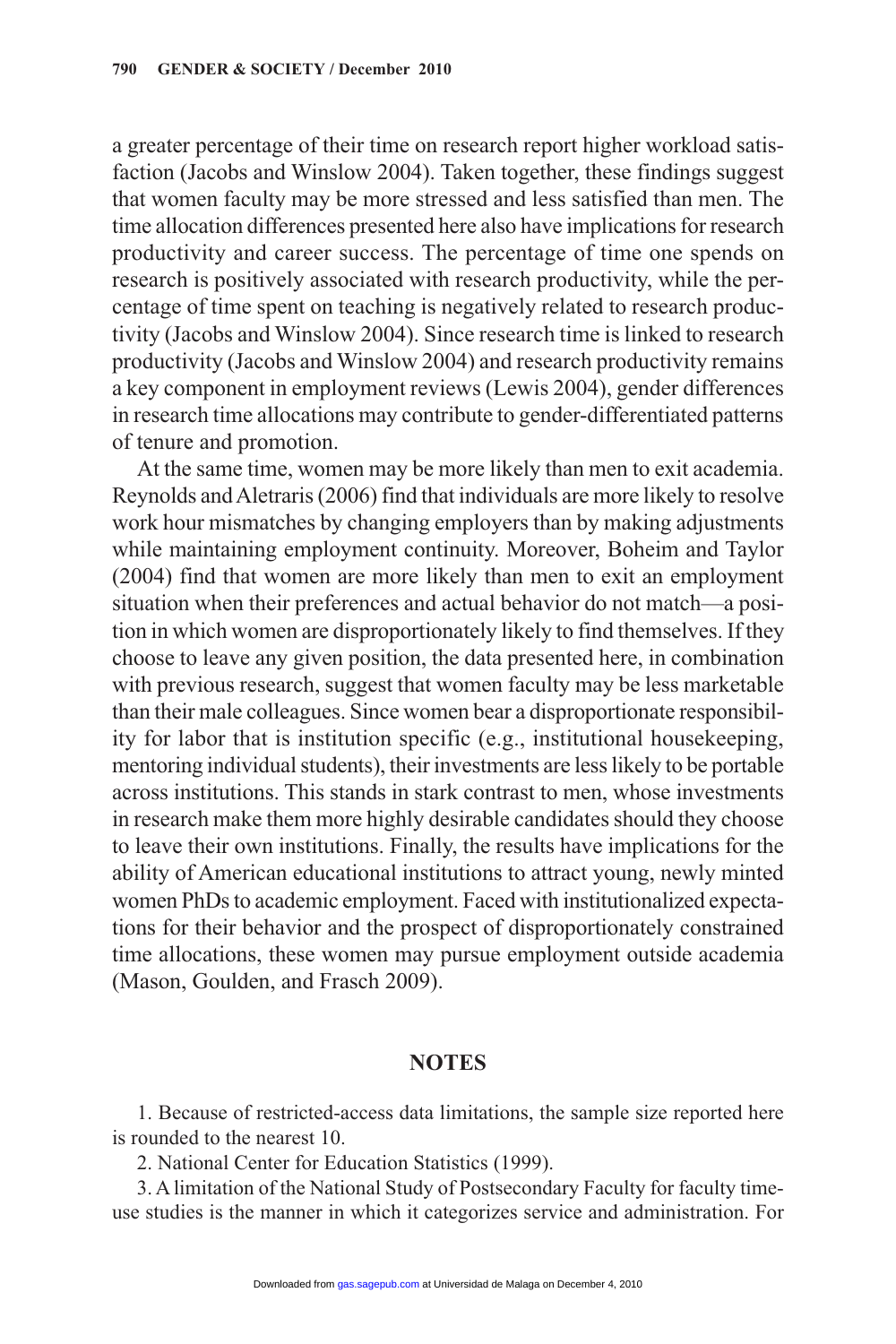example, administrative activities are described as including "departmental or institution-wide meetings or committee work," which many might well consider to be service. This may account for the lack of difference between men's and women's time spent in service activities.

4. Analyses not shown indicate that 43.9 percent of faculty members (41.2 percent of males and 48.5 percent of females) spend a greater percentage of their time on teaching than they would prefer, 32.5 percent (34.7 percent of males and 28.8 percent of females) allocate exactly the percentage of time to teaching that they prefer, while 23.6 percent (24.1 percent of males and 22.7 percent of females) teach less than they would prefer. More than half (54.5 percent; 54.2 percent of males and 54.9 percent of females) spend a smaller percentage of their time than they would prefer on research, 35.8 percent (36.2 percent of males and 35.0 percent of females) allocate their research time as they prefer, and 9.8 percent (9.6 percent of males and 10.1 percent of females) spend a greater percentage of time on research than they would prefer.

5. The slight difference between descriptive and multivariate analyses is attributable to the different estimation techniques employed.

#### **REFERENCES**

- Acker, Joan. 1990. Hierarchies, jobs, bodies: A theory of gendered organizations. *Gender & Society* 4 (2): 139-58.
- Bailey, Jeffrey G. 1999. Academics' motivation and self-efficacy for teaching and research. *Higher Education Research and Development* 18 (3): 343-59.
- Bird, Sharon, Jacquelyn Litt, and Wang Yong. 2004. Creating status of women reports: Institutional housekeeping as "women's work." *NWSA Journal* 16 (1): 194-206.
- Boheim, Rene, and Mark P. Taylor. 2004. Actual and preferred working hours. *British Journal of Industrial Relations* 42 (1): 149-66.
- Clarkberg, Marin, and Phyllis Moen. 2001. Understanding the time-squeeze: Married couples' preferred and actual work-hour strategies. *American Behavioral Scientist* 44 (7): 1115-36.
- Correll, Shelley J. 2001. Gender and the career choice process: The role of biased self-assessments. *American Journal of Sociology* 106 (6): 1691-1730.
- Correll, Shelley J. 2004. Constraints into preferences: Gender, status, and emerging career aspirations. *American Sociological Review* 69 (1): 93-113.
- Cress, Christine M., and Jeni Hart. 2009. Playing soccer on the football field: The persistence of gender inequities for women faculty. *Equity and Excellence in Education* 42 (4): 473-88.
- Eccles, Jacquelynne S. 1994. Understanding women's educational and occupational choices. *Psychology of Women Quarterly* 18 (4): 585-609.
- England, Paula. 2010. The gender revolution: Uneven and stalled. *Gender & Society* 24 (2): 149-66.
- Fox, Mary Frank. 1992. Research, teaching, and publication productivity: Mutuality versus competition in academia. *Sociology of Education* 65 (4): 293-305.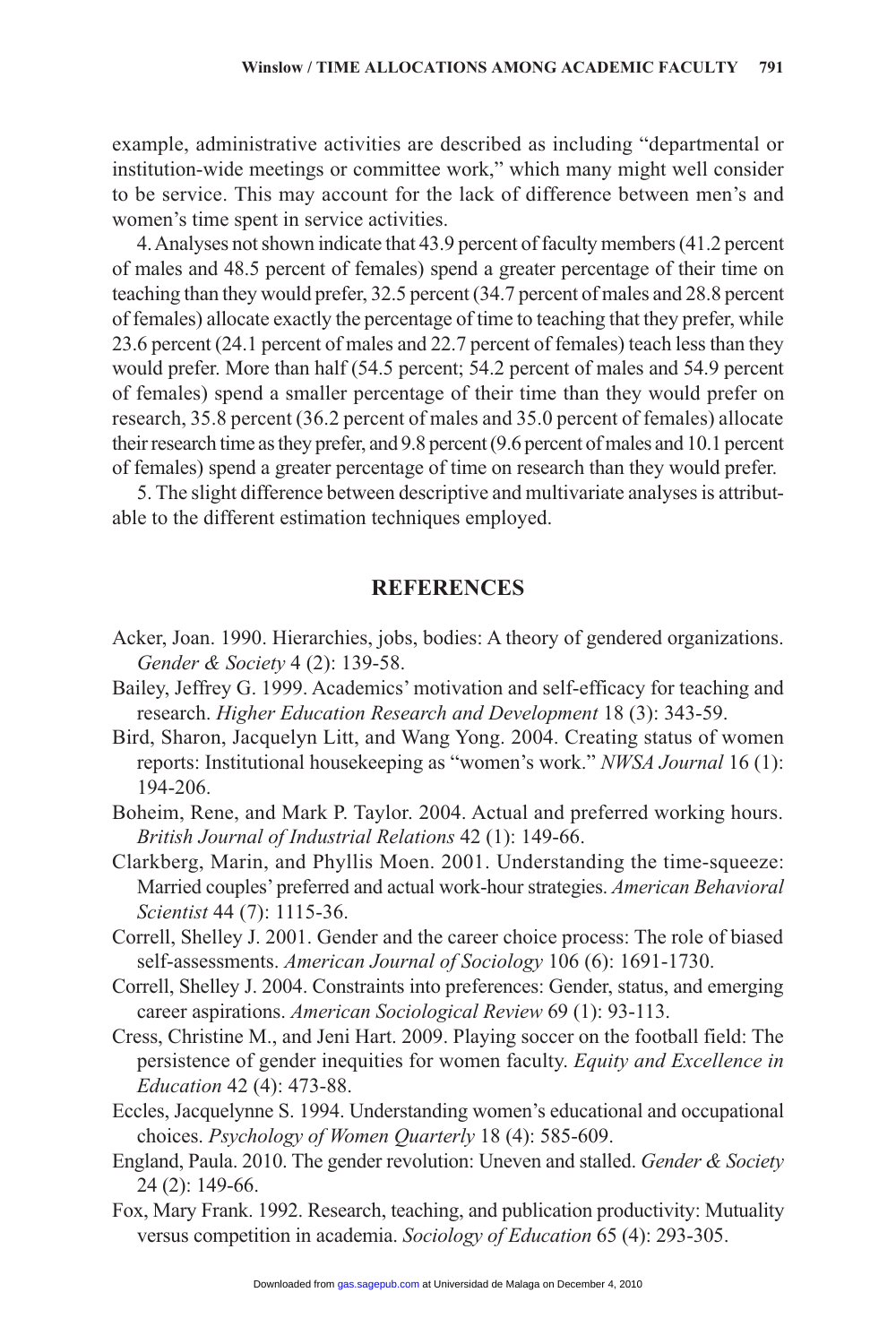- Fox, Mary Frank. 2001. Women, science, and academia: Graduate education and careers. *Gender & Society* 15 (5): 654-66.
- Fox, Mary Frank. 2010. Women and men faculty in academic science and engineering: Social-organizational indicators and implications. *American Behavioral Scientist* 53 (7): 997-1012.
- Hakim, Catherine. 2002. Lifestyle preferences as determinants of women's differential labor market careers. *Work and Occupations* 29 (4): 428-59.
- Hart, Jennifer L., and Christine M. Cress. 2008. Are women faculty just "worrywarts?" Accounting for gender differences in self-reported stress. *Journal of Human Behavior in the Social Environment* 17 (1/2): 175-93.
- Jacobs, Jerry A., and Kathleen Gerson. 2004. *The time divide.* Cambridge, MA: Harvard University Press.
- Jacobs, Jerry A., and Sarah Winslow. 2004. Overworked faculty: Job stresses and family demands. *Annals of the American Academy of Political and Social Science* 596 (November): 104-29*.*
- Jaschik, Scott. 2010. Women lead in doctorates. *Inside Higher Ed*. http://www .insidehighered.com/news/2010/09/14/doctorates (accessed September 15, 2010).
- Kan, Man Yee. 2007. Work orientation and wives' employment careers: An evaluation of Hakim's preference theory. *Work and Occupations* 34 (4): 430-62.
- Kaufman, Gayle, and Peter Uhlenberg. 2000. The influence of parenthood on the work effort of married men and women. *Social Forces* 78 (3): 931-49.
- Krefting, Linda A. 2003. Intertwined discourses of merit and gender: Evidence from academic employment in the USA. *Gender, Work and Organization* 10(2): 260-78.
- Link, Albert N., Christopher A. Swann, and Barry Bozeman. 2008. A time allocation study of university faculty. *Economics of Education Review* 27 (4): 363-74.
- Lewis, Philip. 2004. The publishing crisis and tenure criteria: An issue for research universities? *Profession* 2004: 14-24.
- Mason, Mary Ann, and Marc Goulden. 2002. Do babies matter? *Academe* 88 (6): 21-27.
- Mason, Mary Ann, Marc Goulden, and Karie Frasch. 2009. Why graduate students reject the fast track. *Academe* 95(1): 11-16.
- Massachusetts Institute of Technology. 1991. A study on the status of women faculty in science at MIT. http://web.mit.edu/fnl/women/women.pdf (accessed May 5, 2010).
- Massy, William F., and Robert Zemsky. 1994. Faculty discretionary time: Departments and the "academic ratchet." *Journal of Higher Education* 65 (1): 1-22.
- McRae, Susan. 2003. Constraints and choices in mothers' employment careers: A consideration of Hakim's preference theory. *British Journal of Sociology* 54 (3): 317-38.
- Milem, Jeffrey F., Joseph B. Berger, and Eric L. Dey. 2000. Faculty time allocation: A study of change over twenty years. *Journal of Higher Education* 71 (4): 454-75.